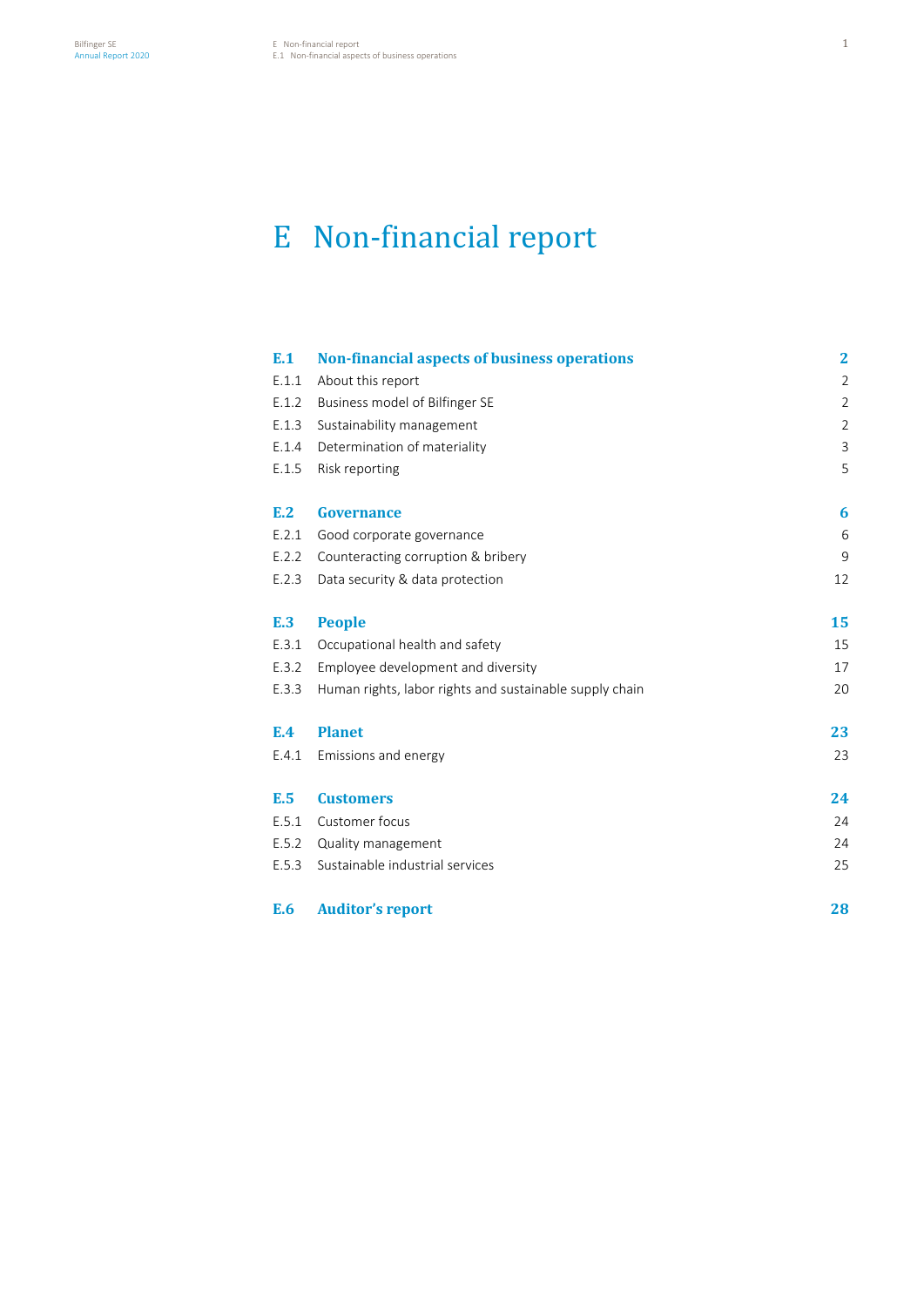# E.1 Non-financial aspects of business operations

#### **E.1.1 About this report**

In accordance with Section 315b of the German Commercial Code (HGB), Bilfinger SE is obligated to publish a non-financial Group declaration. We meet this obligation with the publication of a separate non-financial report outside of the Group management report (Section 315b Subsection 3 HGB).

This separate non-financial report from Bilfinger Group relates to financial year 2020. In terms of structure and content, the report follows the provisions of the CSR Directive Implementation Act (CSR-RUG) and the corresponding formulation of the German Accounting Standards (DRS 20). It meets the content-related requirements pursuant to Section 315c HGB in conjunction with Section 289c HGB. In the interests of focused reporting, a dedicated framework was not included.

The Supervisory Board has reviewed the separate non-financial report in accordance with Section 171 of the German Stock Corporation Act (AktG). To support its review, the Supervisory Board commissioned Ernst & Young Wirtschaftsprüfungsgesellschaft GmbH with a limited assurance engagement pursuant to the audit standard ISAE 3000 (revised). The auditor's report from Ernst & Young Wirtschaftsprüfungsgesellschaft is reproduced in Chapter *E.6 Auditor's report*.

In a number of places in the non-financial report, we refer to additional information, for example in the Annual Report or on our Internet site. This additional information serves to deepen the information presented here, but is not part of the separate non-financial report.

#### **E.1.2 Business model of Bilfinger SE**

Bilfinger is an internationally active industrial services provider. Our services help to enhance the efficiency of plants in the processing industry, to secure high availability and to reduce maintenance costs. The portfolio covers the entire value chain from consulting, engineering, manufacturing, construction, maintenance, plant expansion as well as turnarounds and also includes construction and digital networking of components.

Bilfinger delivers its services in the segments Engineering & Maintenance Europe, Engineering & Maintenance International as well as Technologies. Bilfinger is active in the core regions Europe, North America and the Middle East. Process industry customers primarily come from the sectors chemicals & petrochem, energy & utilities, oil & gas, pharma & biopharma, metallurgy and cement. At the end of financial year 2020, Bilfinger employed about 28,000 people and generated revenue of approximately €3.5 billion.

More detailed explanations on the organization, strategy and goals as well as the management system of the company can be found in the chapter *B1. The Bilfinger Group* in the management report of the Annual Report.

# **E.1.3 Sustainability management**

With our services, we have a direct impact on the effectiveness, efficiency, availability and service life of industrial plants and therefore help our customers to meet their sustainability goals.

Questions of sustainability are extremely important for us. We are a member of the UN Global Compact initiative and have anchored the principles of sustainability in our corporate structures. Sustainability is defined as a goal in our Company Mission Statement and is a component of our Code of Conduct, our Code of Conduct for Suppliers as well as of a number of Group policies, particularly those from the HSEQ, Compliance, Procurement and Human Resources departments.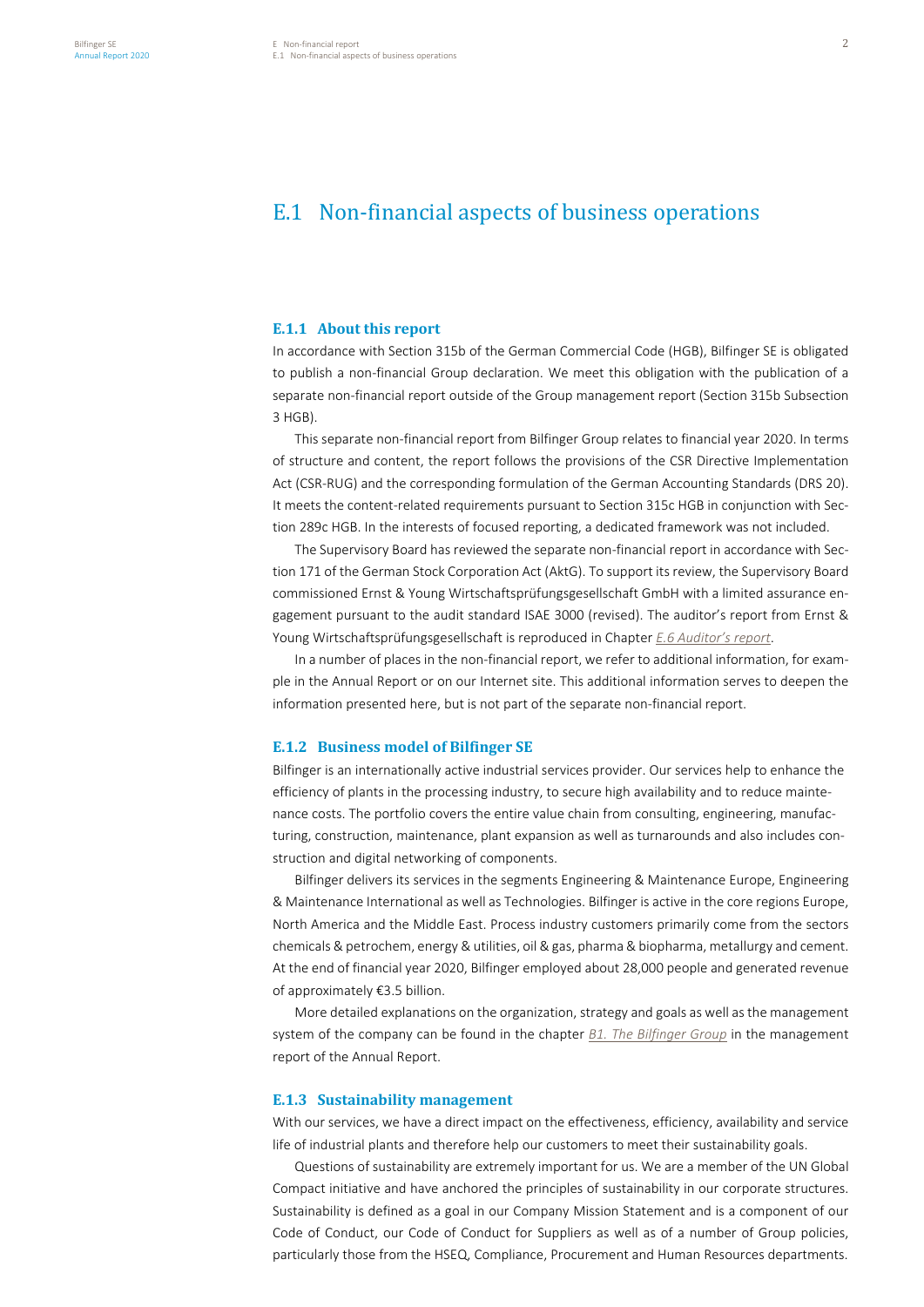The Executive Board is responsible for sustainability. Sustainability management at Group level is coordinated and aligned within the SustaiNet sustainability network, which is coordinated by Corporate Treasury & Investor Relations under the responsibility of Executive Board member Christina Johansson (Chief Financial Officer).

Members of SustaiNet are heads of corporate departments whose areas of responsibility relate to sustainability issues (including Strategy, Compliance, Human Resources, Procurement, Communications, Accounting & Controlling), heads of other functional units with a Group-wide governance function (HSEQ, Business Development) as well as managing directors of operational regional and divisional management teams.

SustaiNet meets at least twice a year as scheduled; in addition, meetings are convened on an ad hoc and project-related basis. In addition to the formal exchange in the sustainability network, the members as well as employees in their functional areas are in regular contact on individual sustainability topics.

# **E.1.4 Determination of materiality**

In 2020, Bilfinger SustaiNet conducted a new materiality analysis with the involvement of the Group's stakeholders. The results of the survey replace the analysis from 2017, which had previously served as a basis for our reporting and which we had revalidated several times in previous years.

To identify the aspects of sustainability that are material to our Group, we involved employees, customers, suppliers, and representatives of the capital market as well as social institutions. We asked them to assess the impact of individual sustainability topics on themselves and on the success of the Bilfinger Group (business relevance). As a first step, the result was validated in SustaiNet and then by the full Executive Board.

To determine the content of our non-financial report, we looked at these areas of activity both in terms of their business relevance and in terms of their impact on the materiality of the economic, environmental and social consequences listed in the CSR Directive Implementation Act. In particular, we discussed the costs and risks associated with the topics, the extent to which they affect our business and our environment, and the degree to which we are able to influence each aspect.

The result of the 2020 materiality analysis is presented in our current materiality matrix.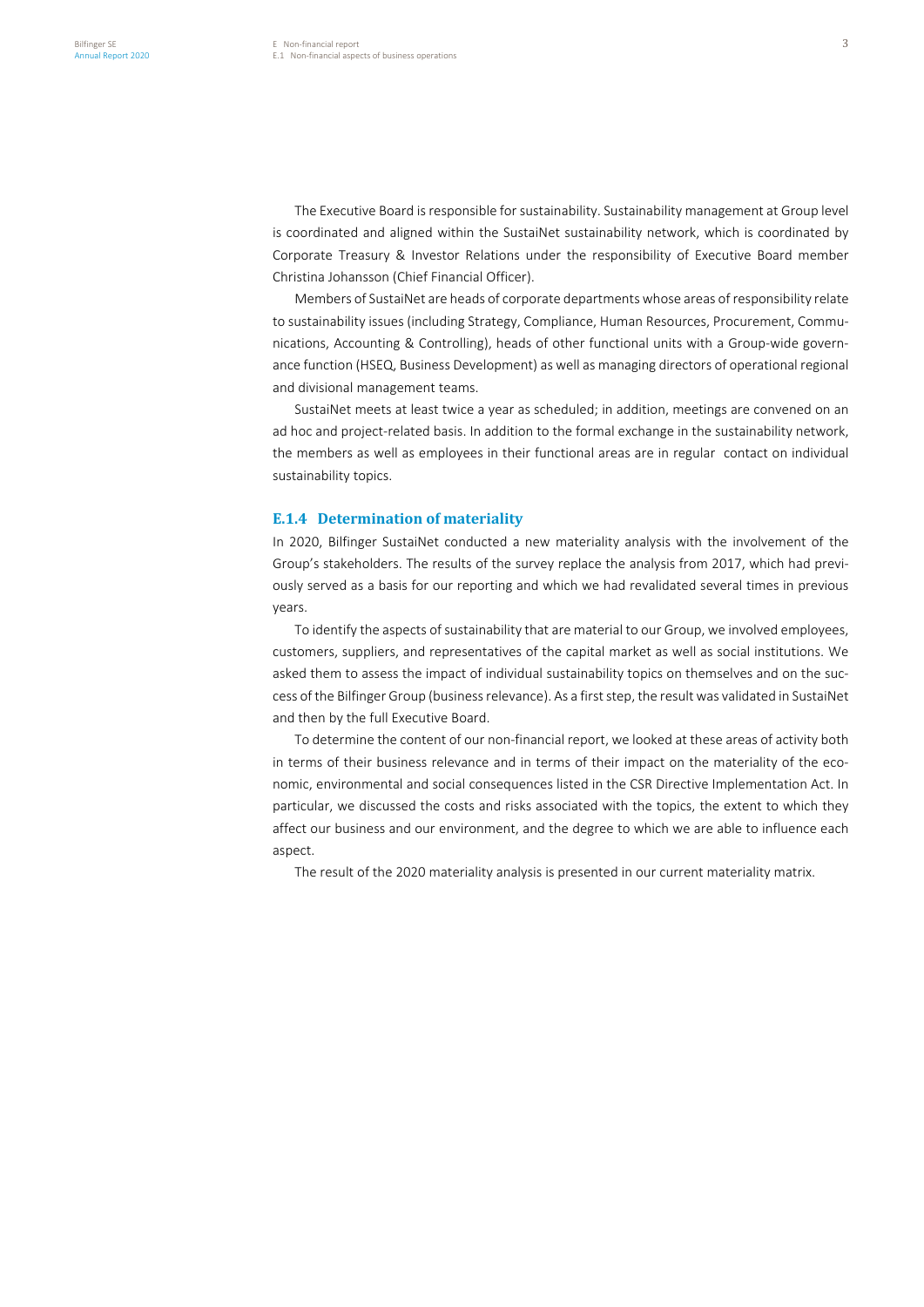

To structure the content and structure of this year's non-financial report, we have grouped individual topics into obvious topic areas and divided them into the four main chapters *People, Planet, Customers* and *Governance*. These topics create a direct link to the Bilfinger Group's Mission Statement.



Based on the results of the materiality analysis 2020, this report is divided into the following chapters, which we assign to the aspects defined in the CSR Guideline Implementation Act as follows:

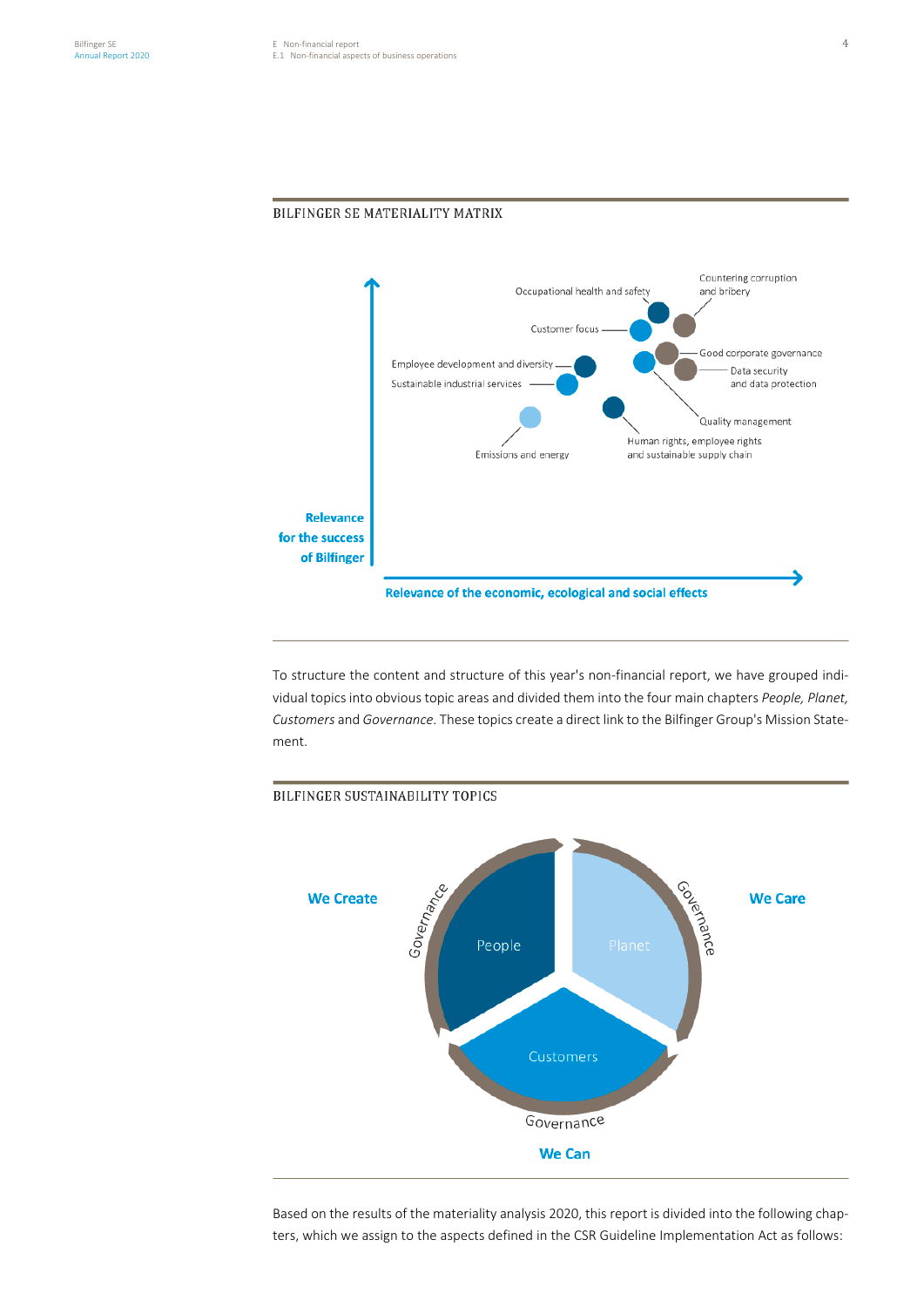# CHAPTERS OF THE NON-FINANCIAL REPORT

|                  | <b>Significant topics</b>                                     | <b>CSR-RUG</b>                                 |
|------------------|---------------------------------------------------------------|------------------------------------------------|
| Governance       | Good corporate governance                                     | Additional reported aspect                     |
|                  | Countering<br>bribery & corruption                            | Countering<br>bribery & corruption             |
|                  | Data security & data protection                               | Additional reported aspect                     |
|                  |                                                               |                                                |
| People           | Occupational health and safety                                | Employee matters                               |
|                  | Employee development and diversity                            | Employee matters                               |
|                  | Human rights, employee rights<br>and sustainable supply chain | Observing human rights<br>and employee matters |
|                  |                                                               |                                                |
| Planet           | Emissions and energy                                          | Environmental matters                          |
|                  |                                                               |                                                |
| <b>Customers</b> | Customer focus                                                | Additional reported aspect                     |
|                  | Quality management                                            | Additional reported aspect                     |
|                  | Sustainable industrial services                               | Social matters                                 |

## **E.1.5 Risk reporting**

The identification and evaluation of risks that arise from the company's business operations and that affect the reportable aspects is the responsibility of risk management. The focus is on the question of which risks arise from our business activities and relationships or from our products and services that have an impact on these aspects. Significant risks that are likely to have or will have serious negative impacts on them must be reported.

Our Group-wide risk management system is described in Chapter *B.5.3.1 Risk management* in the management report of the Annual Report. Corporate Accounting, Controlling & Tax, which is responsible for Bilfinger's Group-wide risk management system, conducted a survey of the Group's sustainability risks at the end of the 2020 financial year. In order to identify and assess these risks, the operating units and the heads of the corporate departments concerned were surveyed about them and they were assessed at the regular meeting of the Bilfinger Risk Committee (see Chapter *B.5.3.1 Risk management* in the management report of the Annual Report). The assessment of risks was based on the probability of occurrence and the possible extent of damage.

We have not identified any reportable risks related to the relevant topics.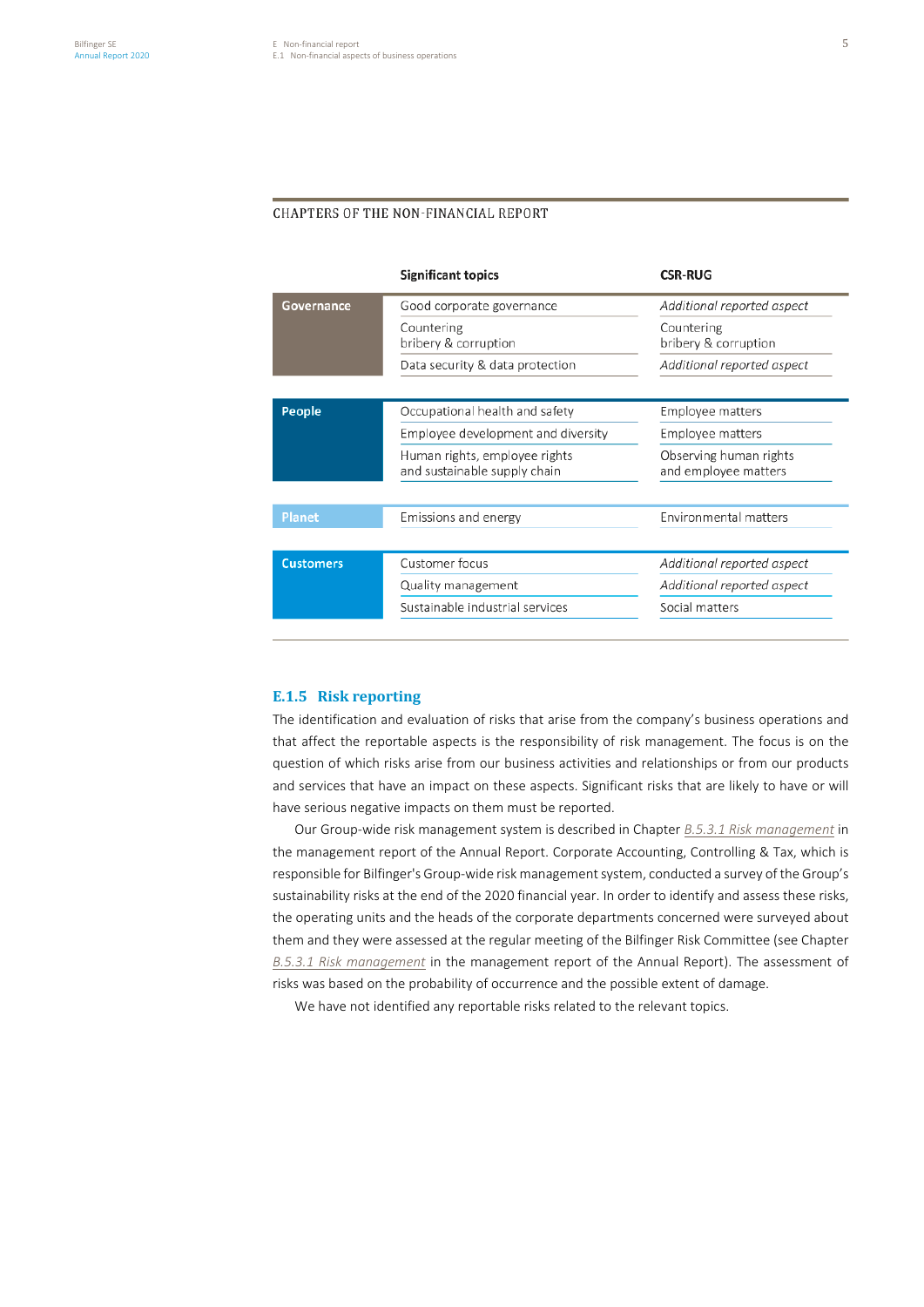# E.2 Governance

#### **E.2.1 Good corporate governance**

Within the scope of our activities, we observe the generally recognized principles of responsible corporate governance. For Bilfinger, good corporate governance most importantly means responsible behavior toward employees, business partners, society and the environment. It also determines the actions of our executives and the management and supervisory bodies of Bilfinger SE in particular and, according to general understanding, encompasses the entire system of management and supervision of a company, including its organization, its business principles and guidelines as well as the internal and external control and monitoring mechanisms. A comprehensive and transparent corporate governance ensures the responsible, value-oriented and sustainable management and control of the company. It forms the foundation for sustainable business success and fosters trust among our shareholders, customers, employees, business partners and the financial markets. We view good corporate governance as an all-encompassing topic, one that is inseparable from non-financial topics.

The following sections describe in greater detail the executive bodies and management of the Group, the roles and interaction between Group headquarters and the operating units, the framework and regulations in the Group together with the rules of procedure and reporting lines.

# **Management committees and leadership**

Bilfinger SE, a European stock corporation headquartered in Germany, has a dual management and control structure consisting of the executive bodies Executive Board and Supervisory Board. While the Executive Board is responsible for managing the business of the Company and the Group, the Supervisory Board supervises it and has personnel authority over the members of the Executive Board. The two committees work in close cooperation for the benefit and in the interest of the company. The third corporate body is the Annual General Meeting, which, in accordance with the law, is primarily responsible for fundamental decisions.

In the course of implementing corporate governance, Bilfinger follows the recognized standards of the German Corporate Governance Code (GCGC). Bilfinger's Executive Board and Supervisory Board issue an annual declaration of compliance in this regard.

The declaration of conformity with the GCGC and further details on the duties and responsibilities of the boards of the company are provided in section *A.4.4.1 Declaration of corporate governance and corporate governance report* of the Annual Report.

# Executive Board

The Executive Board has established specific committees to implement and ensure corporate governance in the company and the Group. In particular, this includes the *Bilfinger Risk Committee*, the *Safety Council*, the *Compliance Review Board* and the *Independent Allegation Management Committee*.

Bilfinger Risk Committee The Bilfinger Risk Committee (BRC) meets at the behest of the Executive Board and advises it on issues related to risk assessment. It consists of the Chief Financial Officer (CFO), the Financial Directors of the individual regions / divisions, and selected Heads of Corporate Departments. The BRC supports the organization of an effective and pragmatic risk management system and the monitoring of general risk developments. The assessment of non-financial risks to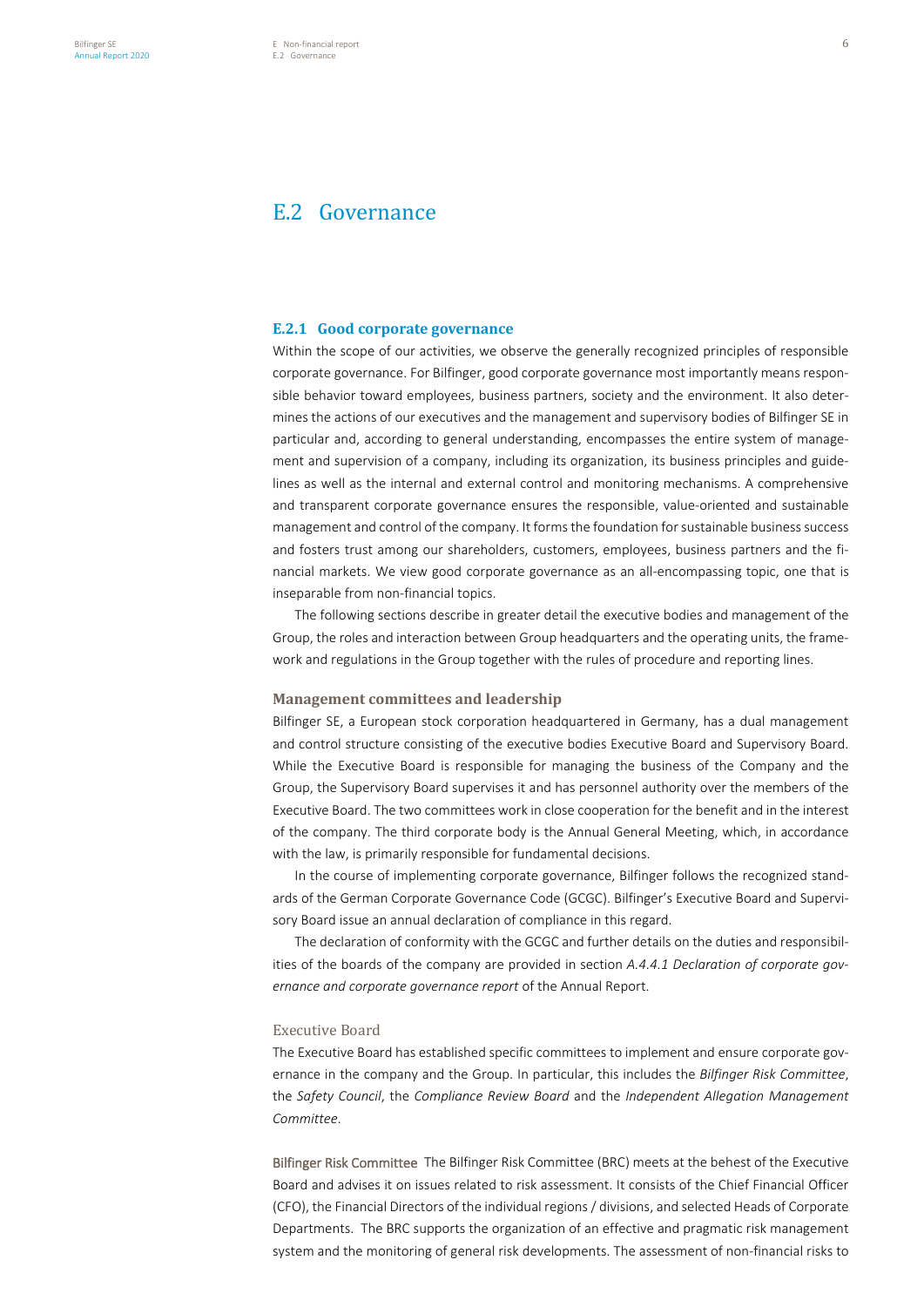society and the environment that could arise from Bilfinger's activities is also carried out as part of the BRC processes. The BRC thus contributes to general process quality as well as to the identification, treatment and reporting of significant Group risks.

Safety Council The Safety Council is the responsibility of the Chief Operating Officer (COO) and is the exploratory and decision-making body for Bilfinger HSEQ-related issues. Members of the Safety Council include the COO, the Executive Presidents of the regions/divisions and the Head of Corporate HSEQ. This Council is responsible, for example, for the Group-wide topic-specific minimum HSEQ requirements and determines the annual HSEQ targets for the Group. The Safety Council thus makes a significant contribution to the implementation of the HSEQ objectives in the Group.

Compliance Review Board The Compliance Review Board (CRB) manages and monitors the organization and implementation of our compliance management system. It is comprised of the full Executive Board as well as selected heads of the corporate departments and meets quarterly under the chairmanship of the Chief Compliance Officer. The CRB has a central role in ensuring the effectiveness of our compliance management system.

**Independent Allegation Management Committee (IAMC)** The Independent Allegation Management Committee (IAMC) is comprised of the heads of the corporate departments of Legal, Compliance, Internal Audit, Tax and Human Resources. The committee controls and monitors the conduct of internal investigations of possible violations of our Code of Conduct. The IAMC also advises on necessary responses to identified violations, including process changes, control activities and disciplinary measures.

#### Supervisory Board

In accordance with Article 11 of the Articles of Incorporation, the Supervisory Board of Bilfinger SE consists of 12 members, including equal representation of the shareholders and the employees. The Supervisory Board advises and monitors the management of the company by the Executive Board and is responsible for the appointment and dismissal of Executive Board members, their employment contracts and remuneration. In addition to legal provisions and the Articles of Association, the Supervisory Board has adopted Rules of Procedure which set out, among other things, the tasks, items that require approval as well as other requirements for Supervisory Board members, together with the formalities for preparing, convening and holding meetings and adopting resolutions. This was most recently reviewed and updated in the reporting year and is available on the Bilfinger SE website. The Supervisory Board has established various committees in order to ensure more efficient operations. Information about the committees can be found in Chapter *A.4.4.1 Declaration of corporate governance and corporate governance report* of the Annual Report.

#### **Roles of Group headquarters and operations**

The structure of the Group was adjusted at the beginning of the last financial year. Since then, the Group has been divided into two service lines (Engineering & Maintenance and Technologies) and within these into eight regions and two divisions, to which in turn the individual Group companies are allocated. At headquarters, the competences and responsibilities of the corporate departments and corporate functions were focused on the role of a "strategic architect". This also has an impact on the non-financial topics. The objective of this structure (as opposed to the previous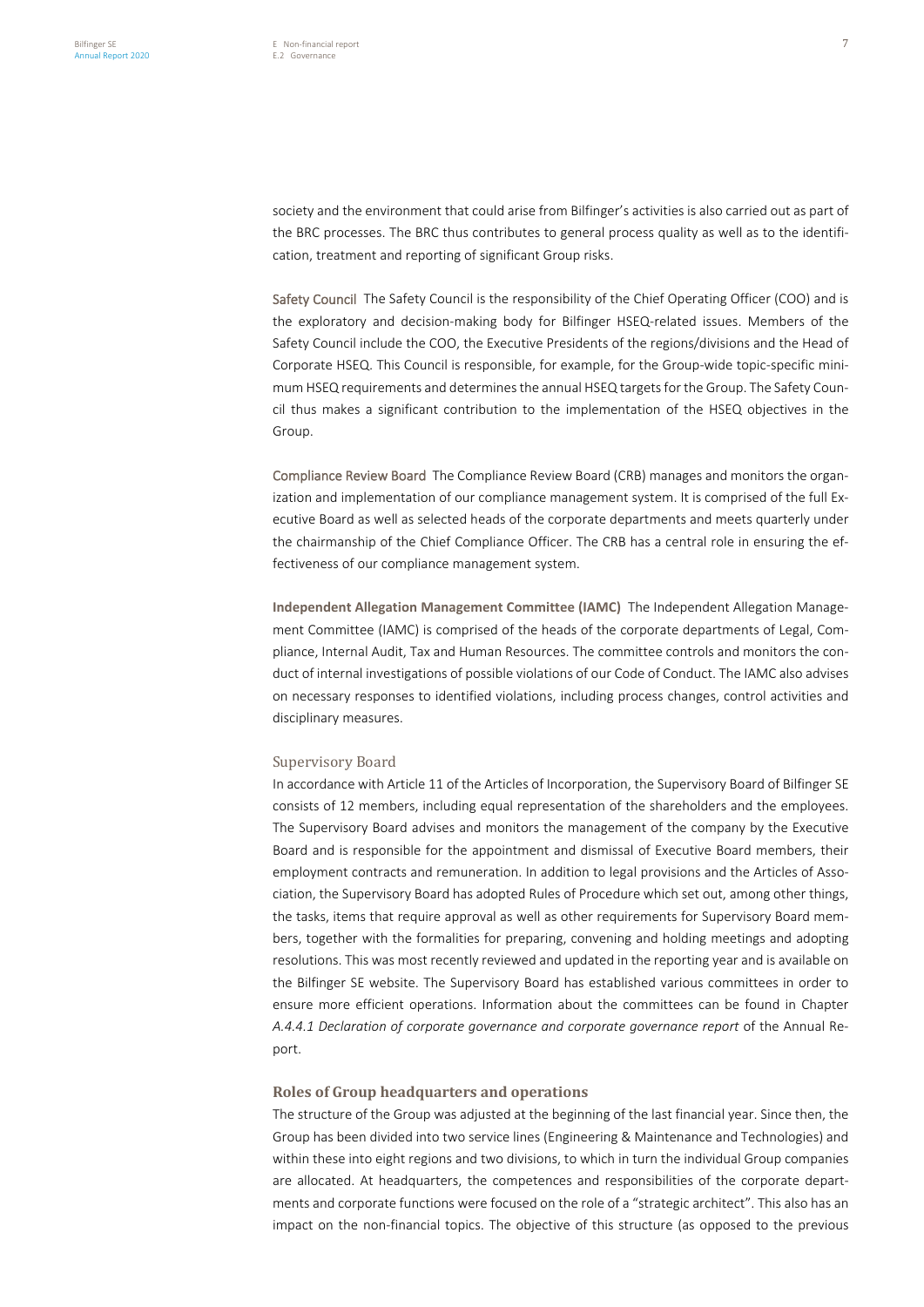divisional structure) is to streamline decision-making processes and reduce administrative expenses. At the same time with the more decentralized structure, headquarters has given greater individual responsibility to the regions and divisions. As a result, responsibility lies in each case with an Executive President who is responsible for operating business and who reports to the Chief Operating Officer (COO) on the Executive Board, and a Financial Director, who is responsible for commercial matters and reports to the Chief Financial Officer (CFO). In the course of the adjustment, three Global Excellence Teams (HSEQ, Global Development and Operational Excellence) were established in the form of corporate departments to provide targeted support to the regions, divisions and Group companies develop new areas of business, increase efficiency and, moreover, ensure our HSEQ standards. This more efficient and transparent Group structure also fosters good corporate governance.

# **Frameworks and regulations**





Our frameworks and regulations for the implementation of governance in the Group go beyond statutory requirements for the management of German listed companies. We provide both guidelines and binding regulations for the actions of each individual, oriented on the needs of our business. A clear and transparent structuring applies in this regard. The requirements are initially based on our corporate values as they are laid out in our Mission Statement and the Group principles. Integrity and security serve as the foundation and are of the utmost priority. The Mission Statement also describes our passion, values and competences and illustrates the cornerstones of our corporate culture. On this basis, our Group Principles set out behavioral guidelines in abstract form for all employees, in particular for the areas of HSEQ and risk-conscious behavior.

The principles laid out in our Code of Conduct serve as a further benchmark for our actions. The Bilfinger Code of Conduct applies to our activities throughout the world and has been translated into a total of 18 languages. It provides specific guidance for responsible, compliant and integrity-oriented behavior in everyday business and is mandatory for all managers and employees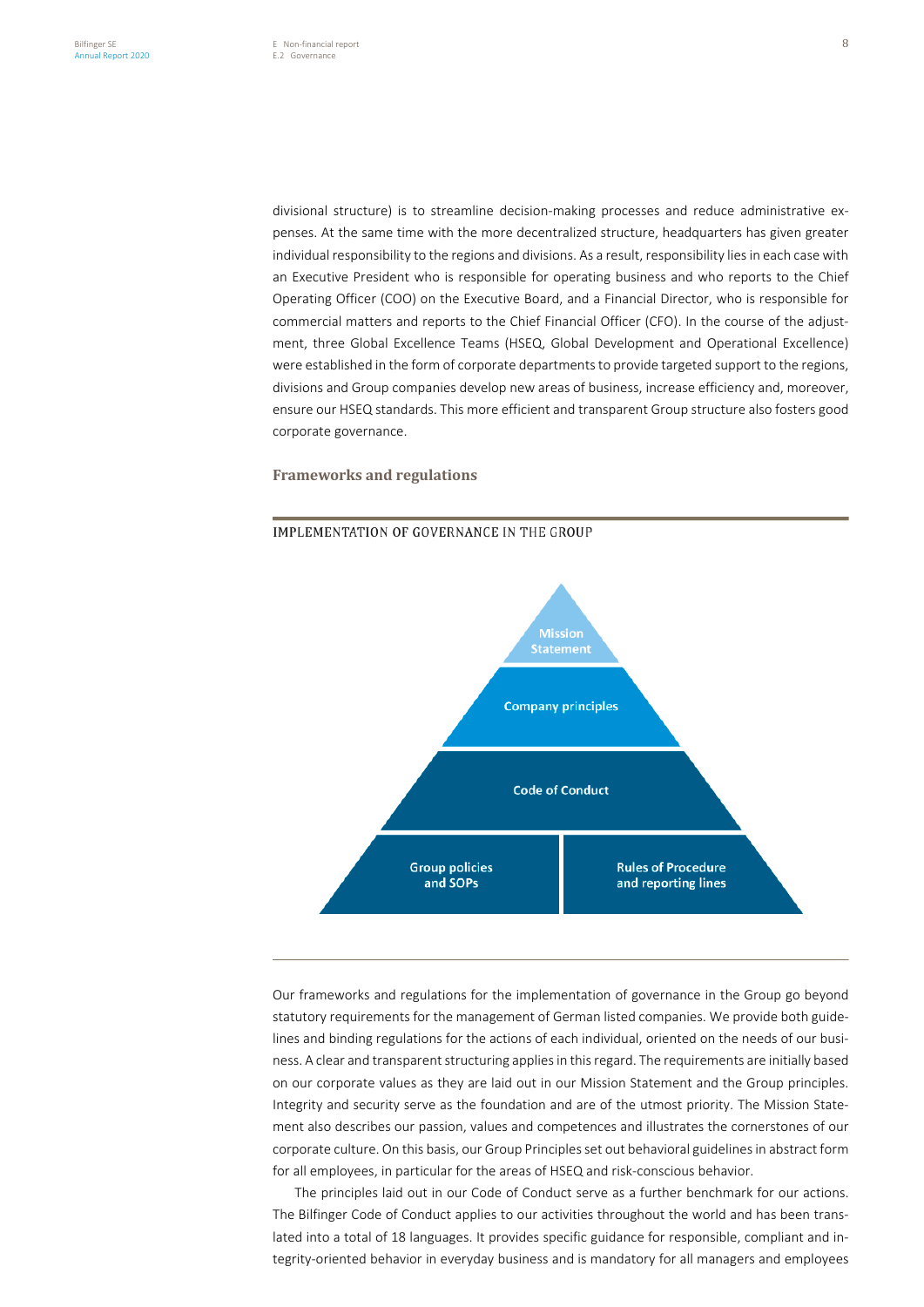- regardless of where they work and what job they do. It is valid throughout the Group and relates to how we deal with each other and how we deal with customers and business partners. In addition to the general principles of behavior in the area of compliance, the Code of Conduct includes, among other things, rules related to integrity as well as the handling of conflicts of interest, and prohibits corruption and discrimination of any kind. The individual topics are substantiated by corresponding Group policies. The Code of Conduct and the substantiated Group policies are regularly reviewed and adjusted for current needs and developments.

In addition to the Group's specific guidelines on the Code of Conduct, all other issues and processes classified as requiring regulation throughout the Group are also set out in Group policies. Specific processes are, in turn, regulated in *standard operating procedures* (SOPs), which are binding for all employees. In each case, local requirements must be taken into account. In individual cases, these also allow deviations. Responsibility for the Group policies and SOPs lies with the corporate and specialist departments at Group headquarters. In the course of the reporting year, a complete review of Group policies and SOPs was initiated against the background of the adjusted Group structure. It was largely implemented by the end of the reporting year and will be continued in the following year.

# **Rules of Procedure and reporting lines**

In addition to the content of the Group policies and SOPs, governance in the Group is further managed and implemented by means of rules of procedure and reporting lines that are defined in them. The regional or division head as well as the managing director or other executive representative of a Bilfinger company each has rules of procedure which define, among other things, the reporting line, internal approval requirements for certain actions and measures as well as procedural regulations, such as the possible division of responsibilities and requirements for joint decisions. This ensures that there is a clear framework for action as well as clear accountability and reporting line for each respective manager. The reporting line generally corresponds to the functional responsibility. The Rules of Procedure were reviewed and updated in the reporting year. This process is largely complete.

# **E.2.2 Counteracting corruption & bribery**

Bilfinger is committed to the fight against corruption and bribery. Corrupt behavior is contrary to our values. We are also convinced that corruption undermines business relationships, distorts competition and exposes companies and individuals to unnecessary risks.

#### **Concept**

Counteracting corruption and bribery is a central component of our compliance management system. For this reason, Corporate Compliance is responsible for the framework to counteract corruption and bribery at Bilfinger.

Bilfinger's compliance management system covers all areas of the business and pursues the objective of preventing compliance violations through preventive measures, recognizing early any type of misconduct and, in the case of confirmed violations, reacting quickly and consistently punishing misconduct.

Our compliance management system is illustrated in, among other places, our Code of Conduct, which is binding for all employees worldwide. In the Code of Conduct, we prohibit bribery and corruption among our employees. They may not hold out the prospect of or grant to our customers, suppliers or other business partners money or anything of value, either directly or indirectly, to influence their decisions or to gain any improper advantage. This principle also applies in reverse: No one acting for or on behalf of Bilfinger can allow themselves to be corrupted or bribed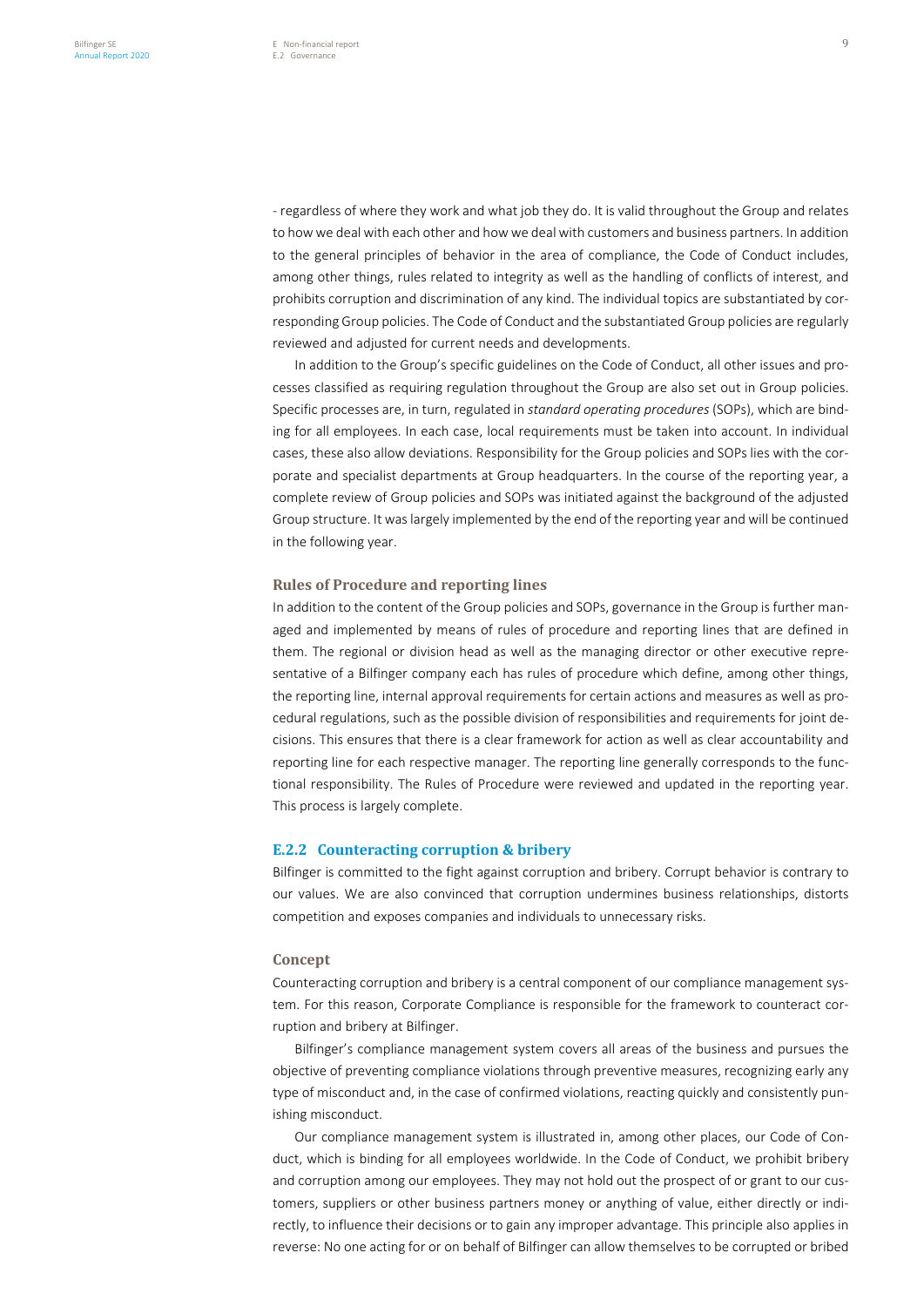through the acceptance of unfair economic advantages from business partners. Accepting small payments to secure or accelerate routine official acts ("acceleration payments") is also prohibited for our employees.

In our Code of Conduct, we also describe constellations that are often associated with a risk of corruption in business life. These include donations, sponsoring activities, gifts, hospitality and entertainment, dealing with public officials and accounting. Our Group Policy on donations and sponsoring prohibits all Group companies from making donations to political organizations, parties or individual politicians.

Corporate Compliance is headed by the Chief Compliance Officer. He reports directly to the Chairman of the Executive Board and has an additional reporting line to the Supervisory Board and its Audit Committee. Managers have a special role to play in the implementation of our Code of Conduct and the compliance policies: They must act as role models. The annual performance evaluation of managers therefore includes an individual integrity assessment that then forms part of the annual dialogue on career development. In addition, variable remuneration for managers at management levels 1 and 2 includes an individual integrity factor. This factor is determined and taken into consideration annually with regard to the extent a manager implements the topics of integrity and compliance into his daily actions and how much he actively supports and promotes them in his environment.

To manage and monitor the design and implementation of our compliance management system, the Executive Board has established a Compliance Review Board (CRB), whose tasks and composition are described in section *E.2.1 Good Corporate Governance*.

Our subsidiaries are supported by compliance managers and officers at both the regional and divisional levels. In addition, each regional and divisional management, each executive management and each department head at Bilfinger assumes responsibility for the Internal Control System (ICS) in their respective area of responsibility.

Our international network of "Compliance Representatives" ensures that employees in the business units have a local compliance contact person. The Compliance Representatives are specially trained employees who, in addition to their primary functions in the company, support their colleagues with compliance and integrity questions and thus strengthen the presence and visibility of the topic of compliance at their locations. The Compliance Representatives maintain a regular exchange of information with Corporate Compliance and contribute experience and challenges of the individual locations to the further development of the compliance program.

#### **Performance indicators**

The goal of our compliance management system is, above all else, to prevent future misconduct. To this end we rely, among other things, on policies, information on the intranet, direct communication with employees, mandatory online and on-site training, supportive compliance IT tools and specific, practical compliance support and advice for our employees from Corporate Compliance and the Compliance Help Desk.

Our compliance training modules include both on-site training and e-learning programs in which knowledge is conveyed and case studies are discussed. The total number of people in the target group of the individual trainings sometimes varies greatly from year to year as a result of a multi-year training concept.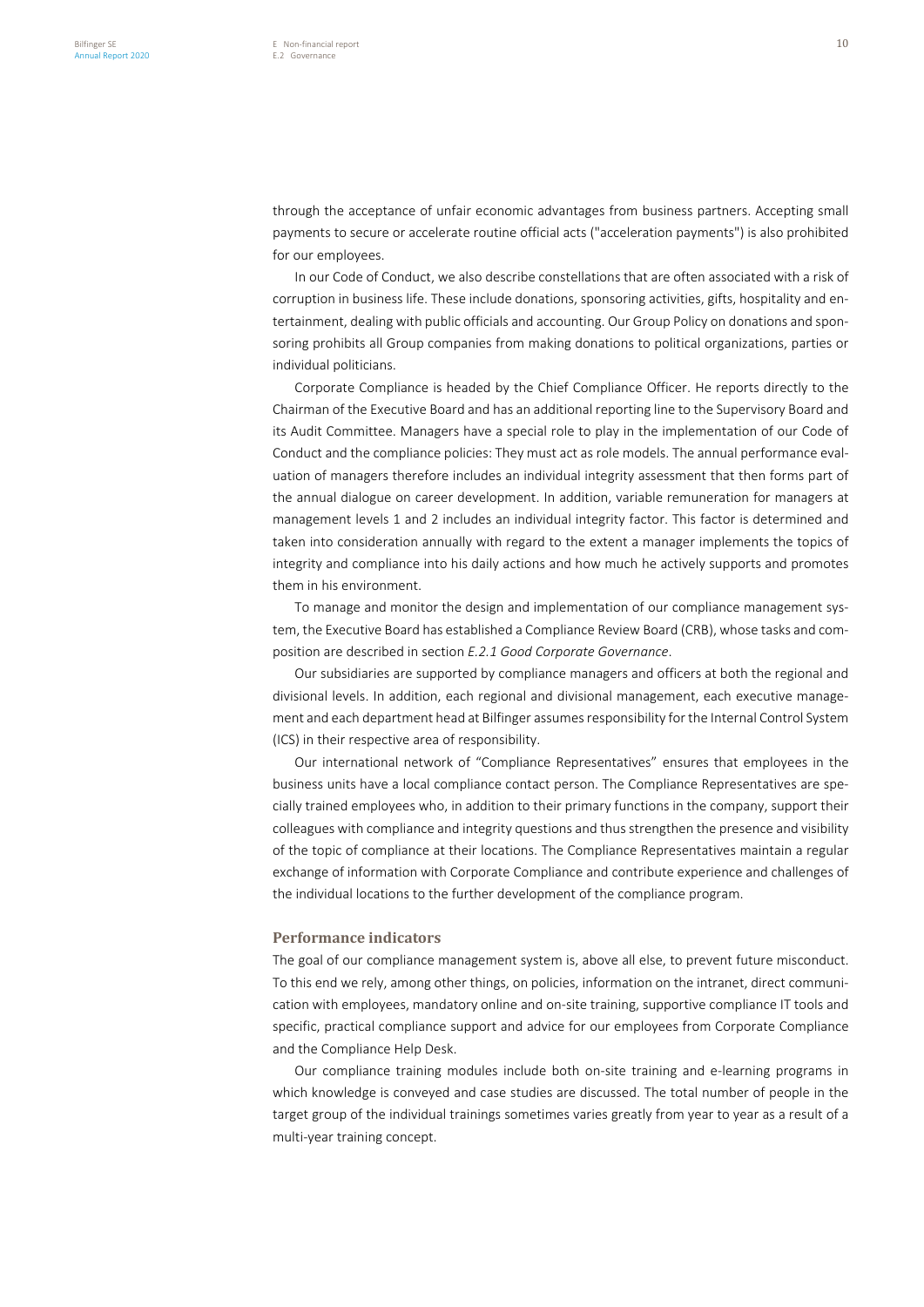| NUMBER OF PERSONS TRAINED<br>IN COMPLIANCE-RELATED OUESTIONS |        | Total number<br>of persons<br>in target group | Number<br>of trained<br>persons<br>(absolute) |                    | Share<br>of trained<br>employees<br>(relative) |      |
|--------------------------------------------------------------|--------|-----------------------------------------------|-----------------------------------------------|--------------------|------------------------------------------------|------|
|                                                              | 2020   | 2019                                          | 2020                                          | 2019               | 2020                                           | 2019 |
| E-learning module 'Anti-corruption & bribery' <sup>1</sup>   | 12.048 | 2.845                                         | 11.660                                        | 2,620              | 97%                                            | 92%  |
| E-learning module 'Code of Conduct' <sup>2</sup>             | 4.204  | 13.302                                        | 4.036                                         | 12.851             | 96%                                            | 97%  |
| On-site training module 'General Compliance Training'3       | 273    | 4.283 <sup>3</sup>                            | 262                                           | 4.166 <sup>3</sup> | 96%                                            | 97%  |

1 2020: for all hires with a PC workstation and access to the Bilfinger network

2019: for all new employees with PC workstation and access to the Bilfinger network 2 2020: for all new hires with a PC workstation and access to the Bilfinger network, as well as for current employees whose job requires increased compliance awareness.

2019: for all employees. The information also includes the e-learning module "Code of Conduct Refresher"

3 2020: for all employees who as new hires or as a result of a change in positions have taken up a job at Bilfinger that requires increased compliance awa-

reness 2019: for all employees whose job requires increased compliance awareness. The information includes the classroom training modules "Anti-corruption and bribery" and "Third-party due diligence"

All employees also have access to a central Compliance Help Desk that offers support in all compliance-related questions.

| NUMBER OF INQUIRIES TO THE COMPLIANCE HELP DESK                                                                                                                                                                                                                                        |      | Number |      |      |
|----------------------------------------------------------------------------------------------------------------------------------------------------------------------------------------------------------------------------------------------------------------------------------------|------|--------|------|------|
|                                                                                                                                                                                                                                                                                        | 2020 | 2019   | 2020 | 2019 |
|                                                                                                                                                                                                                                                                                        |      |        |      |      |
| Tool - gifts, entertainment and hospitality<br>(e.g. reporting on gifts, entertainment and hospitality, tool administration)                                                                                                                                                           | 161  | 372    | 41%  | 46%  |
| Tool - third-party due diligence<br>(e.g. integrity hits, re-opening scope check and risk assessment, tool administration)                                                                                                                                                             | 148  | 260    | 37%  | 32%  |
| Group policies and internal standards<br>(e.g. Code of Conduct, compliance review in hiring and promotion process, delegation<br>trips, third-party due diligence, gifts, entertainment and hospitality, conflicts of inte-<br>rest, donations for charitable purposes and sponsoring) | 17   | 91     | 4%   | 11%  |
| Compliance trainings                                                                                                                                                                                                                                                                   | 9    | 29     | 2%   | 4%   |
| AMO allegations<br>(e.g. bullying, discrimination, harassment, conflicts of interest, fraud, breach of trust,<br>theft, embezzlement, money laundering, illegal employment, personnel issues)                                                                                          | 12   | 19     | 3%   | 2%   |
| Inquiries related to other compliance topics                                                                                                                                                                                                                                           | 50   | 46     | 13%  | 6%   |
| Total                                                                                                                                                                                                                                                                                  | 397  | 817    | 100% | 100% |

In order to deliver our services as a company, we are dependent on cooperation with numerous business partners. Because the compliant behavior of our business partners is an indispensable prerequisite for us, we use a risk-based IT-supported process to review our potential business partners before entering into a business relationship (so-called third-party due diligence). When carrying out such integrity audits, the business units of Bilfinger are supported by the Compliance department in the risk evaluation.

In addition to prevention, the rapid identification of any misconduct and an appropriate response to such misconduct are essential components of the compliance management system. There is a whistleblower system in place for the receipt, documentation and processing of suspicious cases in connection with possible violations of our Code of Conduct: Our employees and external parties can, on a confidential basis and if desired also anonymously, provide information on potential misconduct on the part of Bilfinger employees. Information from the corporate de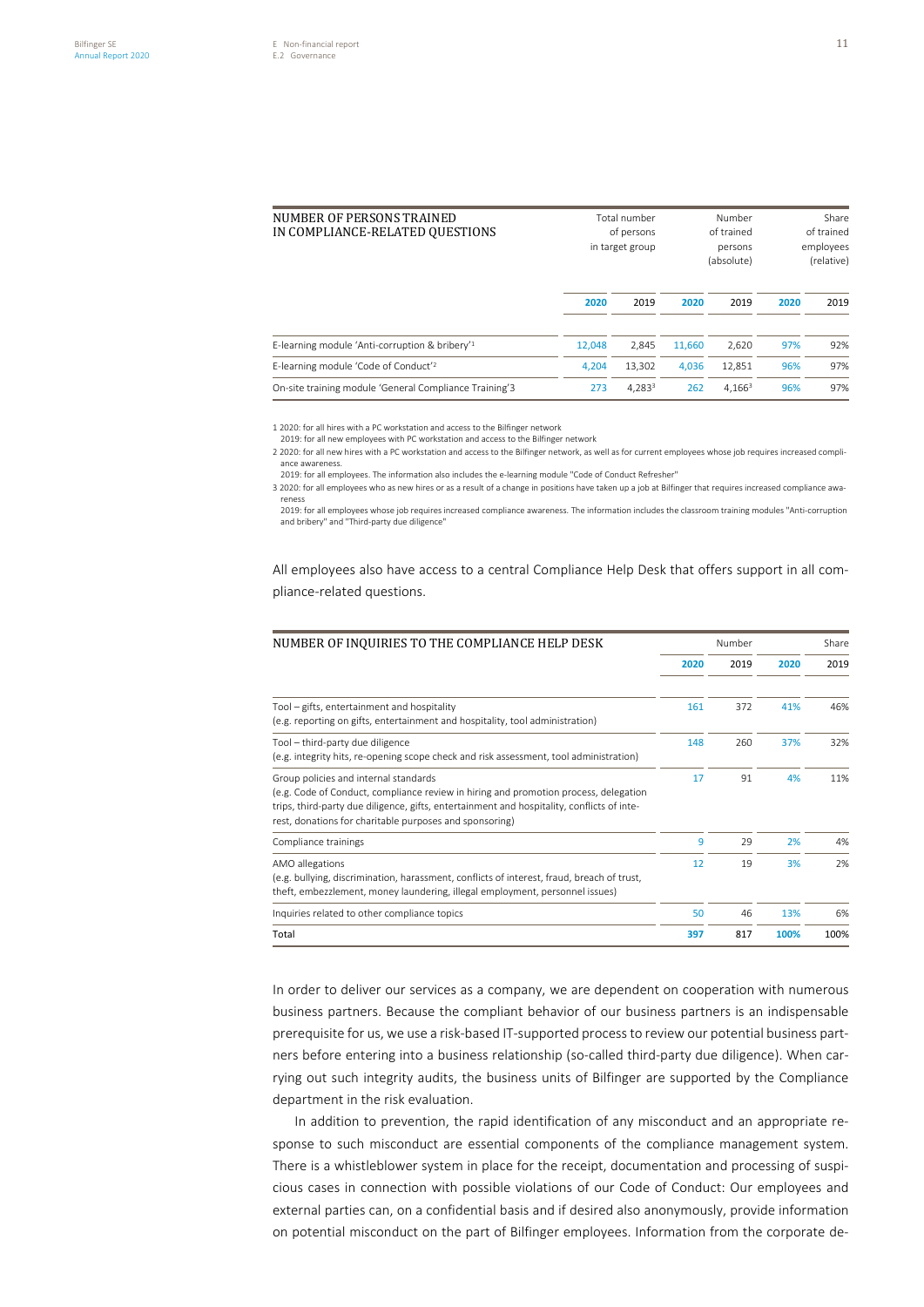partments Internal Audit & Controls, Compliance and Human Resources as well as data from Bilfinger's due diligence processes also serve to identify suspected cases.

| NUMBER OF NOTICES<br>OF COMPLIANCE VIOLATIONS                    | 2020 | 2019 |
|------------------------------------------------------------------|------|------|
| Indications of compliance violations <sup>1</sup>                | 80   | 68   |
| thereof: indications of corruption and bribery                   |      | 3    |
| Investigations initiated <sup>2</sup>                            | 24   | 35   |
| Disciplinary measures as a result of investigations <sup>3</sup> |      | 20   |

1 Reports classified as relevant in the period from January 1 to December 31 of any given year. As of this reporting year, statistics also include reports that are not followed up. This may be due, among other things, to the fact that reports are not plausible or cannot be substantiated further. This procedure was also applied to the previous year's figure shown here, so that the figure is increased by 11 notices as a result.

2 Includes investigations following reports from the reporting year and previous years. In the reporting year, as part of process adjustments, more plausibility checks and data analyses were carried out before an investigation was formally opened. This means that the number of investigations opened decreased compared to the previous year, despite the increasing number of notices.

3 Includes disciplinary measures as a result of investigations in the reporting year and previous years. A significant share of the disciplinary measures in the previous year resulted from investigations that were initiated in 2018.

The Allegation Management Office deals with all notifications related to suspicious cases from internal and external sources and, in cooperation with the compliance organization, conducts a preliminary review of the notifications received. If the suspicions of a violation are confirmed, an internal investigation is initiated. Particularly serious allegations are forwarded to the Independent Allegation Management Committee for assessment and for a decision on further action. The composition and duties of this body, which is appointed by the Executive Board, are described in Chapter *E.2.1 Good corporate governance*.

If misconduct on the part of a business partner is identified, the Independent Allegation Management Committee decides on necessary measures. These measures can include, among other things, termination of the business relationship, assertion of civil claims or the filing of an official complaint. If misconduct on the part of an employee is proven, the Disciplinary Committee led by the Head of Corporate Human Resources, decides on the disciplinary measures and sanctions that are to be taken. These range from informal warnings through to immediate termination including negative financial consequences.

# **E.2.3 Data security & data protection**

To be able to provide our services, we collect, store and process a range of data. On the one hand, this relates to personal data of our employees, but also data about plants, processes and people at our customers' sites, because we are providing an increasing number of services for the digitalization of our customers' systems. Information is therefore an integral part of our business processes and thus represents an important corporate asset that must be protected in an appropriate manner against unauthorized access. In the context of an ever-increasing global networking of computer systems, protection against abuse, manipulation, espionage or theft requires increasingly complex procedures.

Data leaks or issues related to accessing data can have a serious impact on the relationship with our employees or business partners. For this reason, our processes and activities for data security and data protection are important prerequisites for the acceptance of our business model by our stakeholders.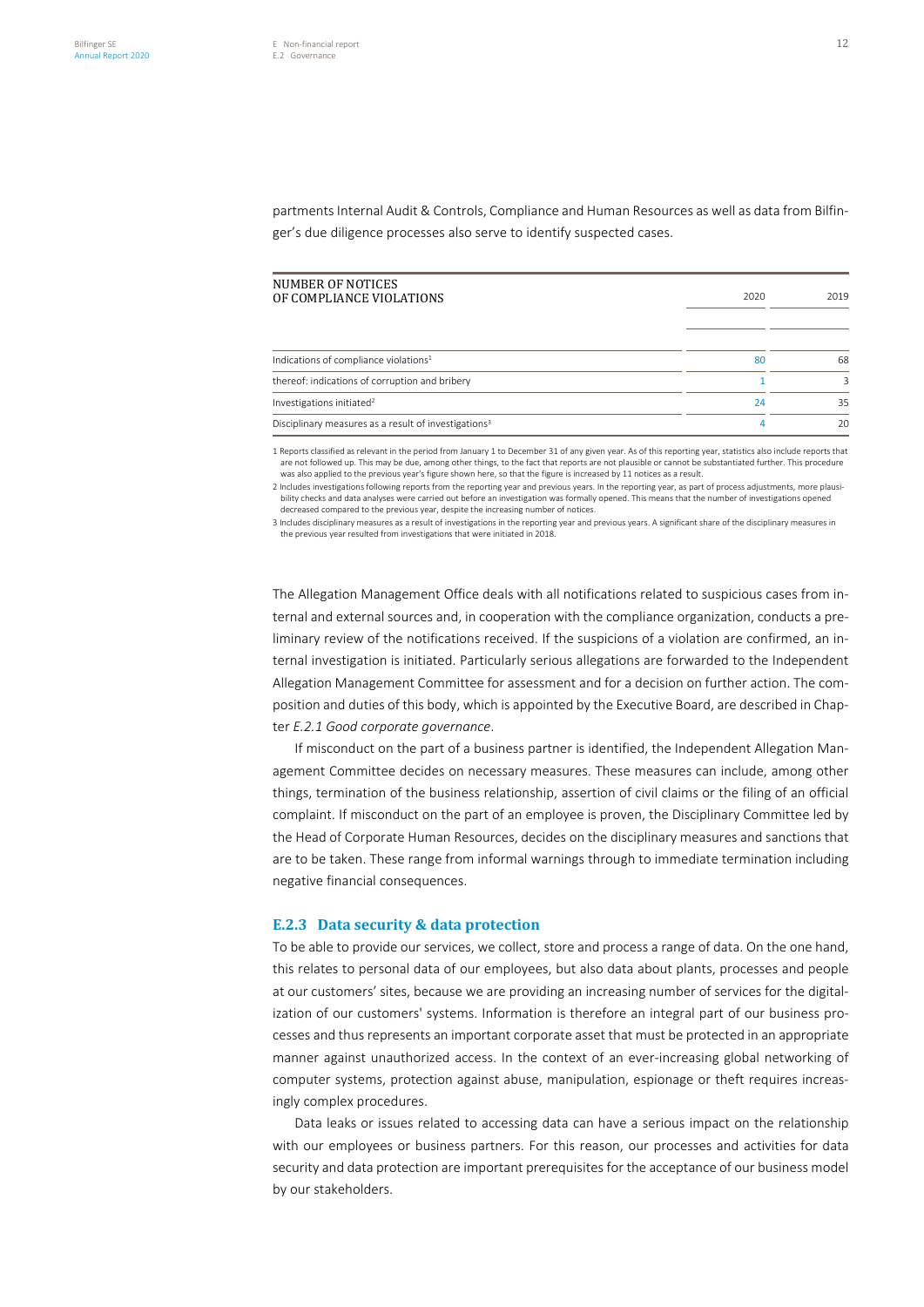# **Concept**

# Data security

Our employees, customers and other stakeholders must be able to rely on the fact that the data entrusted to us is protected against abuse and loss. We have therefore adopted targeted regulations with regard to information security and data protection and have taken appropriate organizational measures.

The fundamental regulations for the secure and legally compliant handling and processing of data are summarized in our Group policy on Information Security. It is binding for all Group employees and for all those working on our behalf. It describes the components of information security, principles for handling and processing data and the obligations of managers, IT specialists, employees and external parties. Violations of the provisions of this Group Policy and its annexes or of existing laws may result in disciplinary, contractual or criminal consequences.

In addition to the "Group policy for data security", various Standard Operating Procedures (SOP) have been defined with the goal of implementing the Group Policies on information security in all Group companies. These include, for example, SOPs on the topics *information management standard, physical protection of data, emergency security* and *IT audit*.

Technical responsibility for information security lies with the manager responsible for information security at Bilfinger Global IT GmbH, who is supported by the dedicated, central competence center for the topic of IT security. The Information Security team checks to ensure that IT services that are planned or in operation are compliant with the "Group policy on information security" as well as regulatory requirements. In addition, each organizational unit must appoint a person responsible for data protection who works together with the manager responsible for information security as a coordinator.

We counter the risks in the cyber security environment with a broad package of measures, such as increased monitoring of incoming and outgoing e-mail traffic to prevent malicious e-mails with a cloud-based e-mail gateway. In the event of specific threats, we work together closely with the relevant authorities. Our central data centers are subject to ISO 27001 certification. In addition, measures to make network access more stringent are checked by means of regular vulnerability analyses, e.g. through so-called friendly hacking. At the same time, Bilfinger has established an intrusion detection system (IDS) designed to promptly detect any successful unauthorized access. In addition, training requirements have been defined for all employees with IT access to raise awareness of the increasing risk.

Every employee or person working on behalf of the Bilfinger Group is obligated to report any possible or actual threat to the information available in the Group as a security incident in a timely manner. In addition, each business unit is obligated to establish and maintain a comprehensive and effective emergency management system in accordance with its business area and area of responsibility. Should there be a security incident, the Allegation Management Office from Corporate Compliance is, when necessary, commissioned with an investigation into the violation.

#### Data protection

In order to create a uniform standard for handling personal data in accordance with the European General Data Protection Regulation, a standardized Group privacy policy applies in our Group. They are based on the provisions of the European General Data Protection Regulation and on globally accepted basic data protection principles for the processing of the personal data of employees, customers, suppliers and other business partners. The policy describes the tasks and responsibilities of the external Data Privacy Officer, the internal Data Privacy Officer as well as the Data Privacy Coordinator. It also outlines the data protection principles, specifications for data transmission and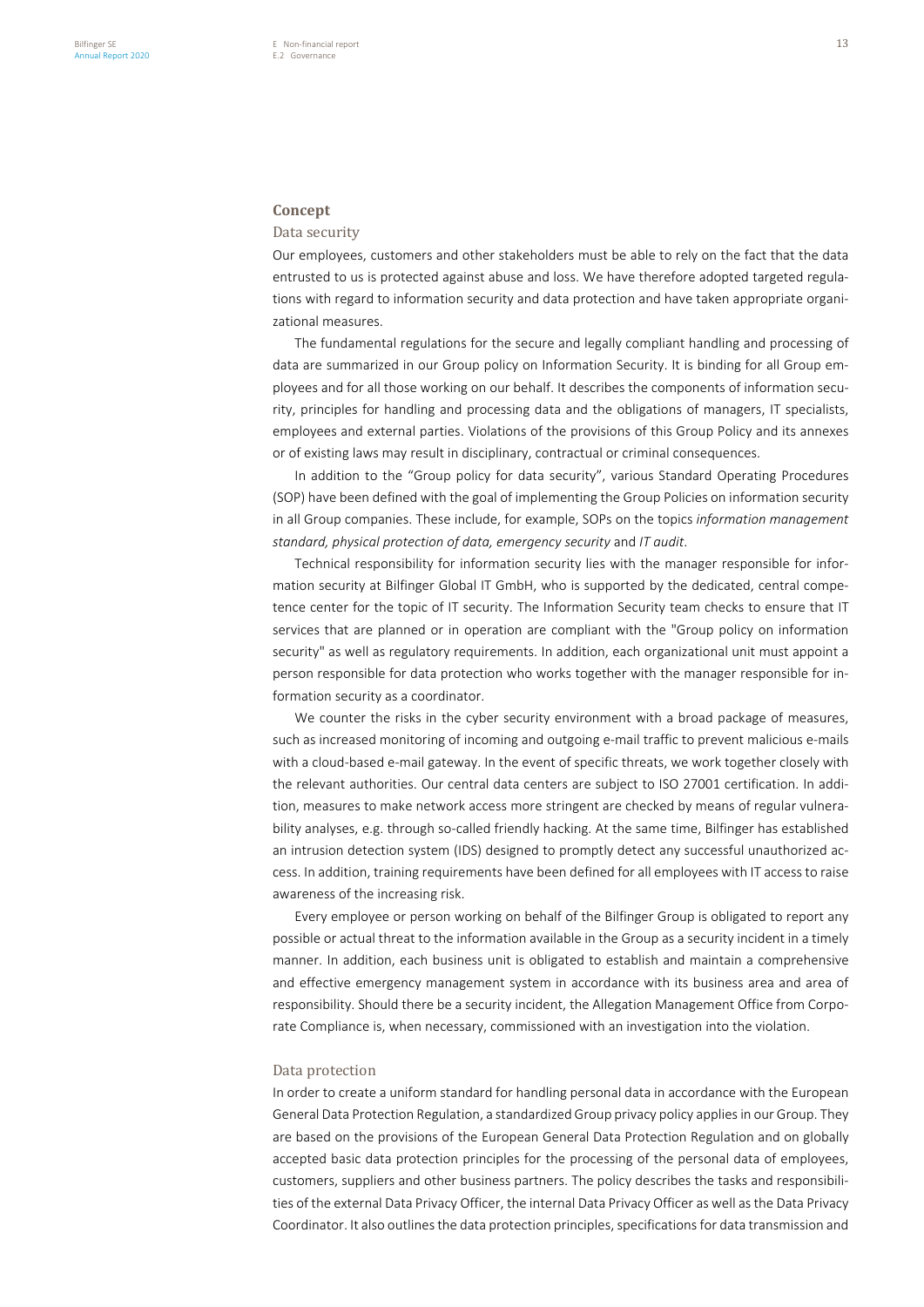commissioned data processing, the rights of data subjects and the responsibilities of Group companies.

The policy is binding for all Group companies and is intended to ensure that the data protection standards described in the Policy are not undercut. It also applies to Group companies in countries that do not have their own statutory data protection regulations.

If data protection violations occur or are suspected, the Group policy for data protection lays out a procedure for the reporting of data protection violations. A reporting form is available for employees as a guideline for this purpose. The reports flow for further processing and for the purposes of evaluation into a database in which the (suspected) data protection violation is described.

The Executive Board is informed about data security and the structure of data protection at least once a year. The Executive Board is informed of any incidents of particular significance.

# **Performance indicators**

| NUMBER OF DATA PROTECTION VIOLATIONS          |      |      |               |
|-----------------------------------------------|------|------|---------------|
|                                               | 2020 | 2019 | $\Delta$ in % |
| Data protection violations                    |      |      | $-42$         |
| thereof reportable data protection violations |      |      | n/a           |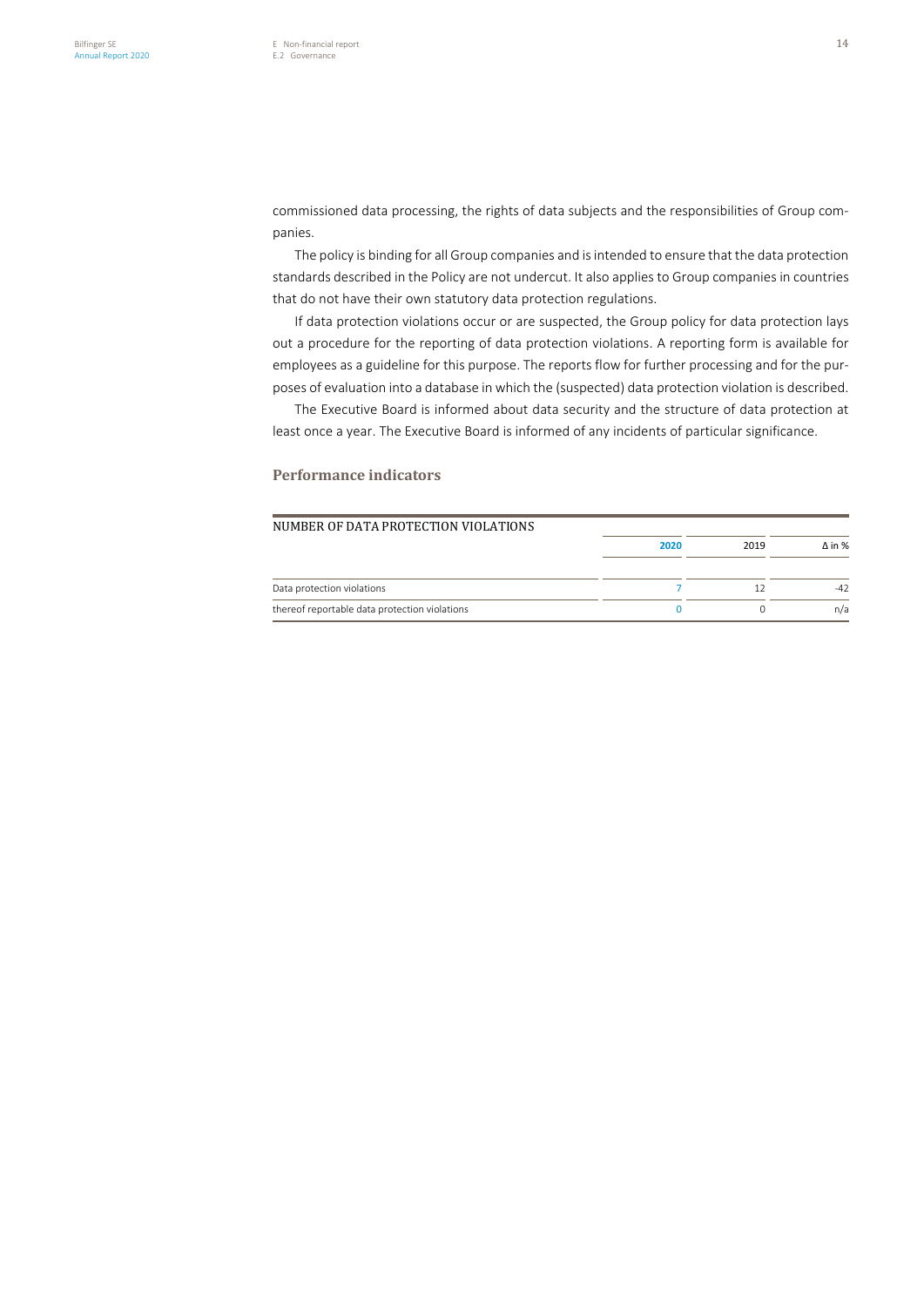# E.3 People

# **E.3.1 Occupational health and safety**

# **Concept**

The health of our employees is the number one priority for Bilfinger. No employee's health shall be adversely affected by his or her work. There are different management approaches for the topics of occupational health and safety. While there are uniform Group-wide standards and centrally coordinated occupational safety campaigns, health protection is not managed centrally. Programs to maintain or review employee health, such as eye examinations or company sports, are the responsibility of the units and are therefore organized on a decentralized basis. In the case of events of particular significance, centrally controlled structures are established in a coordinated manner by Corporate HSEQ, as has been the case with the COVID-19 pandemic.

# Occupational safety

Aspects of occupational safety are of key importance to whatever activities we pursue. In addition, safe work processes, reporting of key figures on occupational safety as well as the execution of occupational safety campaigns are important criteria that, with increasing frequency, are being surveyed by our customers prior to the awarding of orders.

Through its central governance function, Corporate HSEQ establishes the conditions for Groupwide HSEQ management and coordinates *occupational safety* in the Group together with local HSEQ specialists. Group companies are thus supported in their efforts to comply with occupational safety standards and in implementing and further developing programs and measures.

The occupational health and safety standards drawn up by Corporate HSEQ are reflected in uniform Group-wide guidelines. Responsibility for compliance with these policies lies with local unit managers who must also take local laws and working conditions into consideration. Occupational safety committees are established in the independent companies in accordance with the legal provisions.

To be able to record, process and communicate HSEQ incidents worldwide in accordance with uniform standards, we use a management software (Synergi Life, referred to at Bilfinger as *AC-TIVE*). Accident risks, near-accidents, and incidents can be captured by executives and employees using an app, allowing them to be promptly recorded on site. Event analysis is key to ongoing improvement. An IT-based workflow helps employees and supervisors analyze root causes and facilitates the development of corrective actions to avoid similar situations in the future.

Workplace safety is the subject of the HSEQ quarterly report that is submitted to the Executive Board. Particularly serious accidents are reported immediately to the Executive Board. It is informed on an ongoing basis regarding their analysis as well as necessary corrective measures.

The objective pursued by all the measures we take is to continually improve occupational safety. Our Road to Zero concept helps us to consistently reduce the number of accidents.

To achieve this objective, we pursue a twofold approach: we take the technical and organizational measures this requires, and we address occupational safety again and again in a variety of communications channels in order to raise awareness for this topic. We draw the attention of all employees to general occupational safety issues in the form of monthly Safety Moments Memos, for example. Various topics are addressed, including the importance of a safety culture, prevention of hand injuries, information on back health, or dealing with stored energy in plants, machinery and equipment.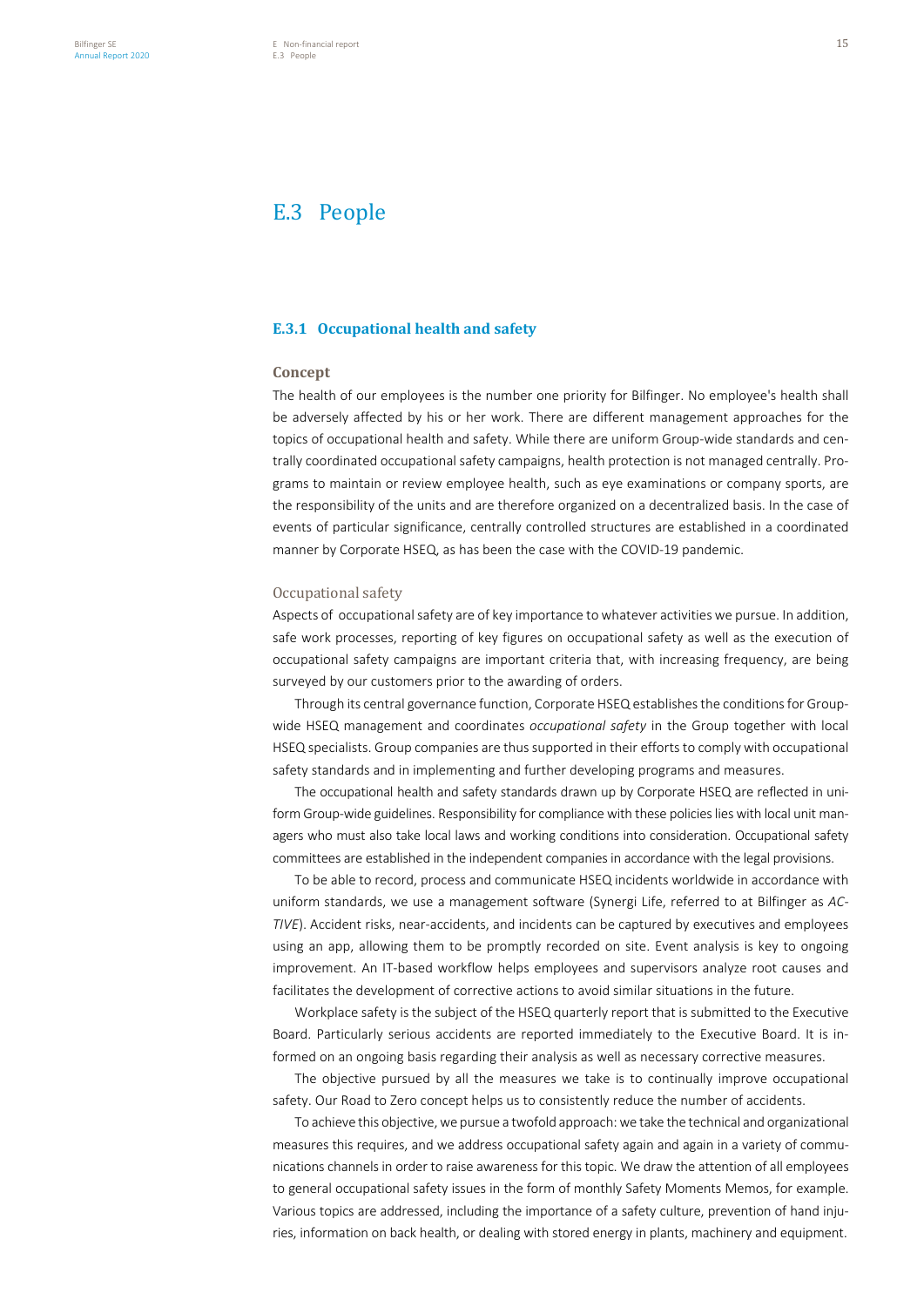The commitment and dedication of executives all the way up to the members of the Executive Board are a key building block of success. For example, it is the responsibility of managers throughout the Group to regularly carry out a number of safety walks, depending on their area of responsibility, to address risks and hazards, to make employees aware of occupational safety issues and to document their inspections. The results of these safety walks may be recorded *on the go*, as the walks are progressing, and will then be directly input into our central HSEQ software.

An important measure for raising awareness regarding topics of occupational safety is our safety program *Safety Works!* including the information campaigns that were developed in this context. In 2020, we conducted a safety campaign titled *Always Time for Safety*. The goal of the campaign was to raise awareness among our employees about the importance of a safe work environment in the form of a Last Minute Risk Assessment. The objective of the campaign was to address employees at an emotional level. To this end, everyday situations, such as those in family life, were depicted and connected to the topic of "occupational safety". Our annual Safety Award recognizes both outstanding safety initiatives and innovative ideas for the continuous improvement of safety performance. The Group-wide award is intended to commend all employees and managers who have contributed to this result while also encouraging them to work toward safe working conditions and the protection of all employees' health.

As part of Bilfinger Matrix certification, 37 companies with 128 locations have been certified pursuant to the occupational health and safety standard DIN EN ISO45001 and 11 companies with 53 locations have been certified pursuant to the *Safety Certificate Contractors Petrochemical* (SCCP) standard.

We conduct regular internal audits in all our subsidiaries, which took place to only a limited extent in 2020 due to the COVID-19 pandemic. In addition to these internal audits, there are further external audits, including by certifiers, authorities or customers, that were conducted despite the pandemic.

# **Performance indicators**

For the topic of *occupational safety*, we use the indicators LTIF, fatalities and number of HSEQ FTE per 100 employees (FTE). The LTIF figure decreased by 36 percent from 0.25 (prior year) to 0.16. The desired continuous improvement in occupational safety was maintained. We see the direct involvement of Bilfinger managers in generating awareness for the importance of occupational safety as a key factor for this development.

Sadly, in one accident in 2020 the injuries of the person involved were so severe that he died of his injuries.

The increase in the HSEQ employee ratio in 2020 compared to 2019 reflects the increased importance of HSEQ for Bilfinger. It also results from the reduction in the total number of employees in the Group in 2020.

| OCCUPATIONAL SAFETY INDICATORS             |      |      |               |
|--------------------------------------------|------|------|---------------|
|                                            | 2020 | 2019 | $\Delta$ in % |
|                                            |      |      |               |
| $1$ TIF <sub>1</sub>                       | 0.16 | 0.25 | $-36$         |
| Fatalities <sup>2</sup>                    |      | 0    | n/a           |
| Number of HSEQ FTE per 100 employees (FTE) | 1.57 | 1.43 | 10            |
|                                            |      |      |               |

1 The indicator used by Bilfinger "LTIF" (Lost Time Injury Frequency – accidents per 1,000,000 working hours performed) includes all accidents Group-wide with at least one lost day from employees and temporary workers.

2 Work-related accidents of employees and temporary workers resulting in death.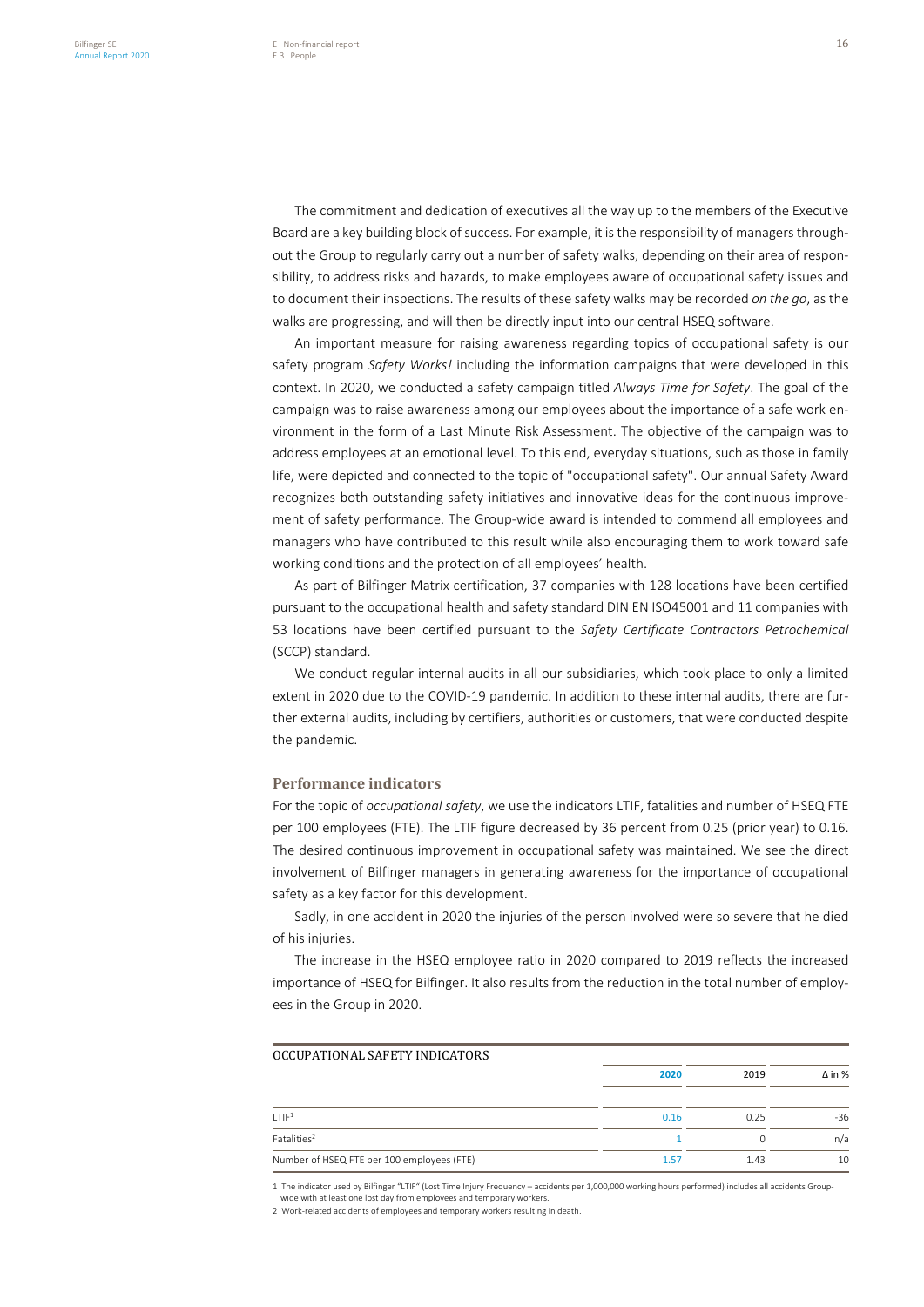# Health protection

In the year under review, health protection focused on dealing with the COVID-19 pandemic, which had a significant impact on our company's business development. This is explained in detail in Chapter *B. Combined management report* of the Annual Report. In line with our decentralized organization, responsibility for the specific measures related to the respective local COVID-19 situation lay with our units.

To manage this, we immediately set up a Corona Intervention Team at headquarters following the outbreak of the pandemic in Europe. The team includes Executive Board member Duncan Hall (Chief Operating Officer) and the heads of HSEQ, Corporate Human Resources as well as Corporate Communications & Public Affairs. The Corona Intervention team defined guidelines for local management on how to deal with the pandemic. To ensure that the required rules of conduct were efficiently communicated, the most important measures were defined at administrative workplaces and for work at operational sites. These measures were then made available on a decentralized basis. In addition to the relevant social distancing and hygiene rules, these also include site-specific models for working at a different location or flexible working, as well as far-reaching travel restrictions. Dealing with the COVID 19 pandemic was a major focus of internal corporate communications in financial year 2020. This was both centrally managed as well decentrally, for example through contributions published in our employee magazine *Bilfinger Update* or through e-mails to employees initiated by the respective local units or posted at the respective locations.

A reporting system has been set up at Group headquarters to record the current status of all COVID 19 cases throughout the Group. The Executive Board was informed by Corporate HSEQ on a weekly basis regarding the COVID 19 statistics in the company. The figures collected provide a daily update on the current rate of infection among the Group's employees in the various regions. For the Group as a whole, we record the number of employees who have contracted COVID-19, the severity of the disease, quarantine status as well as the number of employees who have recovered and returned to work.

The Executive Board was informed of the current COVID-19 statistics in the company on a weekly basis by Corporate HSEQ. With this information and an assessment from the Executive Board, Chief Executive Officer Tom Blades has addressed employees with regular video messages since mid-March 2020. The messages were made available on the Group intranet and in e-mail newsletters.

Selection and implementation of measures to deal with the pandemic are managed at the local level. A specific reaction to local developments was and is possible in a timely and effective manner. Depending on the type of job and the intensity of contact among employees, a measured approach is thus taken, always with the objective of minimizing the impact on the health of our employees and their families.

# **E.3.2 Employee development and diversity**

As an industrial services provider, our business model is shaped by the availability, skills and value orientation of our employees. Continuous training and qualification of our employees are key in this regard.

#### **Concept**

The reorganization completed in the first half of 2020 was accompanied by a strengthening of responsibility in the regions and divisions. As a result, Corporate Human Resources (CHR), in its new role as *strategic architect* is responsible for Group-wide HR governance as well as strategic programs and defines minimum HR standards, for example in areas such as reporting, remuneration and talent management. The Business Partners in the Group companies are responsible for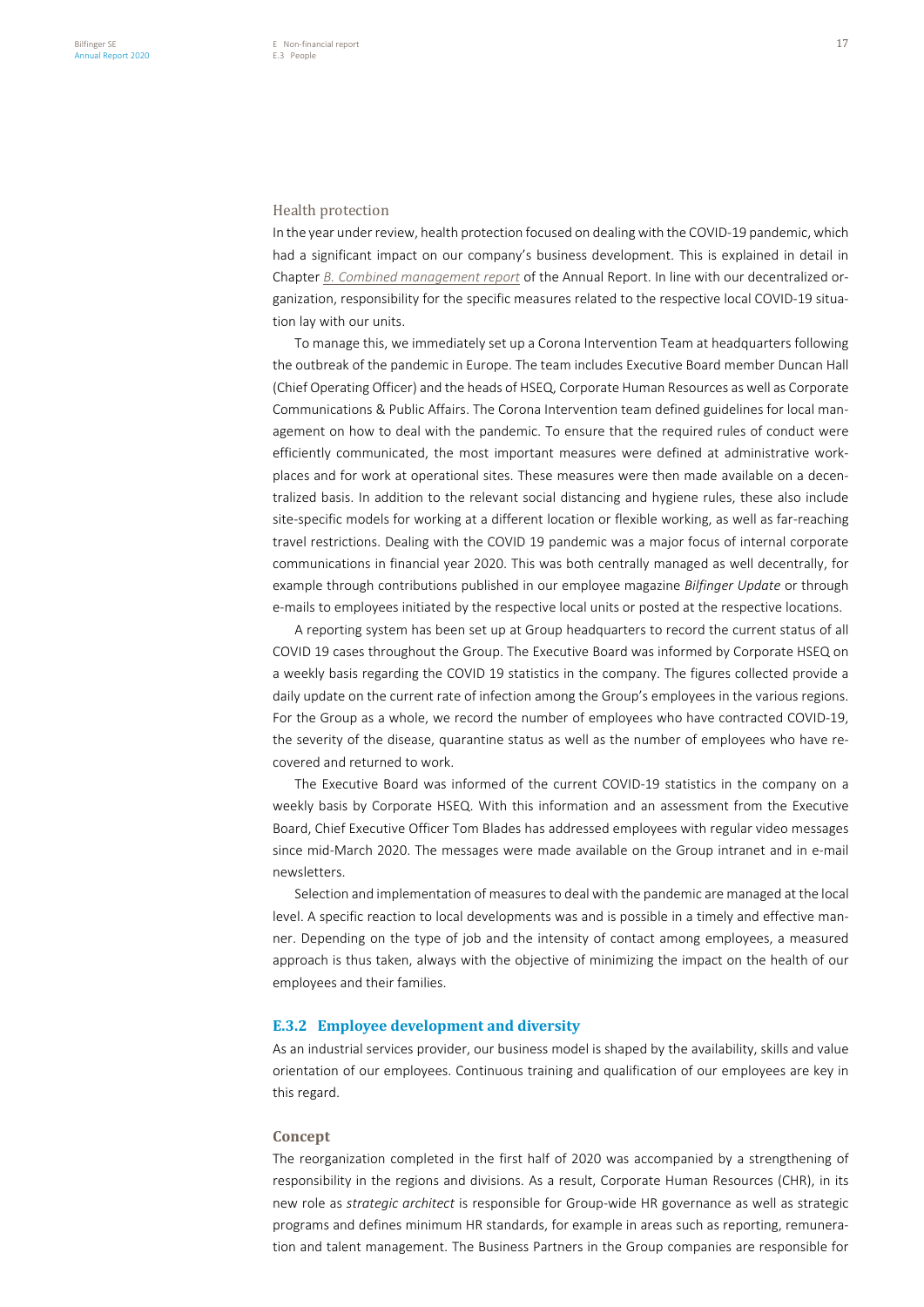the implementation of minimum requirements. They serve as contact persons for management and for employees of the individual companies. Regional HR Heads appointed for the various regions act as links between Corporate Human Resources and the Group companies.

Our minimum HR requirements and their application are described in our Group policies. There are also Knowledge Cards that provide information on the most important regulations and procedures contained in the Policies.

The *HRcules* project started in April 2017 with the task of establishing a company-wide integrated process and system landscape in the area of Human Resources. In this context, the system implementation and roll-out of the *SAP SuccessFactors* software were finalized as planned in 2020. The further roll-out of various *Metric Packs* of the Workforce Analytics module is planned for 2021 to enable the system-based evaluation of HR performance indicators. *HRcules* thus helps us evaluate our employees, recognize their performance and foster a performance culture.

One strategic goal for 2021 is to define key performance indicators to make HR's contribution to the company's success transparent and measurable. Plans call for key performance indicators to be developed, coordinated and rolled out by Corporate HR together with those responsible in the regions.

# Employee development

Our HR calendar outlines key HR management processes such as the annual performance assessment, development planning as well as salary talks in the course of a financial year. *HRcules* helps us track our annual performance and development cycle also in digital form. Corporate HR provides discussion guides for the annual employee appraisals, in which employees as well as industrial employees and their supervisors reflect on their achievements and define resulting development measures. Salaried employees also set individual goals for the year ahead.

To develop and retain internal talent at Group level, we have established various programs for high-potential employees and management levels 2 to 4.

As part of the annual Talent Review, the potential of all salaried employees is evaluated and calibrated. Structured interviews are used to identify potential successors for key positions, thus supporting long-term succession planning. The Talent Review process is carried out in cooperation among supervisors and local HR departments together with Corporate Human Resources and the Executive Board. The Talent Review's identification of potential is followed by a nomination to the global management development programs, which serve to promote the development of management and specialist competences as well as networking. In 2020, programs were, for the most part, held virtually due to the special situation caused by the COVID 19 pandemic.

In addition to the management development programs, the Bilfinger Academy bundles the internal further training programs for all employees. A Group-wide *Digital Learning Week* is held twice annually and employees, in consultation with their supervisors, can register online for workshops, seminars and training. In 2020, the topics covered included IT applications, project management, communication and self-management, for example.

In addition, as part of the learning week, we have included internal facilitators of expertise in the series of events in addition to externally-sourced trainers. We thus promote the exchange of knowledge and professional networking among employees across regional and functional boundaries.

For the special fostering of project management skills which, in Bilfinger's business model, are applied in many areas, we have introduced a qualification series together with external trainers that offers training in accordance with the internationally recognized standard of the Project Management Institute (PMI).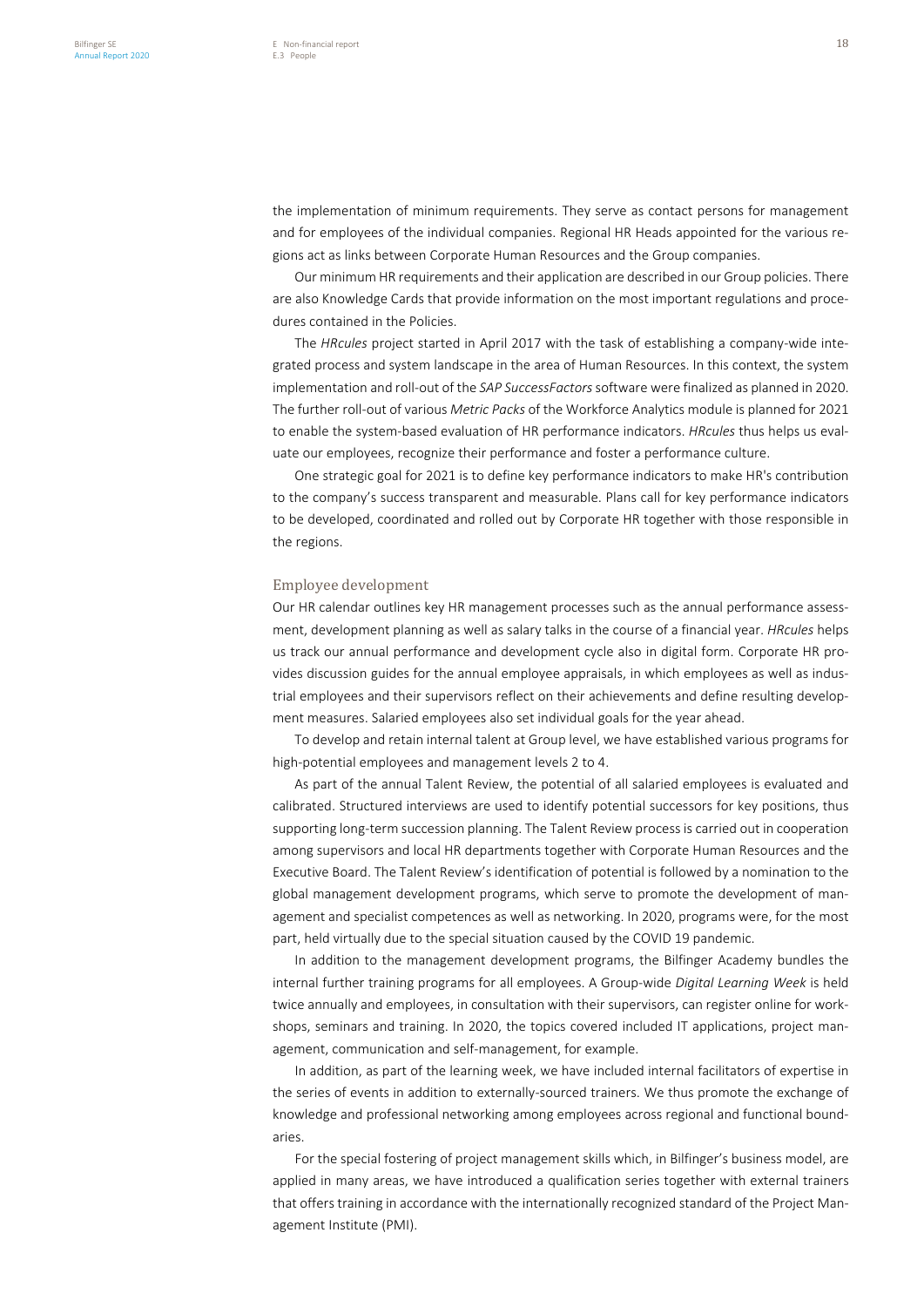At the regional and local levels, Bilfinger's operating units offer additional development and training opportunities depending on local requirements.

We introduced a cloud-based video platform developed in 2019 called *Industrial Tube* to store and distribute the experience and expertise available in many areas of the Group and expanded its use in 2020. The goal of the platform is to bundle expert knowledge relating to work processes and occupational safety within the Group and make it available to other employees regardless of location, time or language skills. For this purpose, the platform also includes a systematic translation function into different languages, which are added as subtitles.

#### Diversity

Employee diversity is of fundamental value for the Bilfinger Group. We are an internationally positioned Group with a range of regions, languages and nationalities and understand diversity as differences in origin, age, gender, religion, marital status, skills as well as personality and education.

In the spirit of promoting innovation and the development of our employees, we aim to create a working environment that is free of discrimination and characterized by openness and inclusion.

We have instituted the ban on discrimination in our Code of Conduct. In this context, we pay particular attention to the requirements of the German General Equal Treatment Act (AGG). More detailed information on how violations of the Code of Conduct, including discrimination, are dealt with is set out in Chapter *E.2 Governance*.

There is currently no uniform Group-wide concept for the promotion of diversity in the Bilfinger Group. Plans call for the creation of such a concept in financial year 2021. We want to define the conscious development of personal diversity, ensuring an appreciative and productive approach to differences.

There are currently various individual measures in the Group. For example, an operating unit in the UK has taken up the issue of *improving gender balance in the energy industry* and joined a non-profit membership network. In addition, participation in studies such as *Diversity and Inclusion* was encouraged among the workforce. These measures seek to raise awareness of the issue of *diversity*.

Other local individual measures include, for example, a mentoring program to promote women in management positions and further education and training offers with a view to support intercultural cooperation. Others relate to measures for the greater consideration of diversity in recruitment and promotion processes. Temporary secondment to international locations or special *job rotation programs* are also in place to promote the transfer of knowledge among different locations. At the same time, they make it possible to learn about diverse points of view and thus promote cultural openness.

# **Performance indicators**

The proportion of women in management positions is established as an indicator at Bilfinger. However, we were unable to achieve the targets set for the end of financial year 2020.

The Executive Board decided to achieve a target of 10 percent women in management level 1 at Bilfinger SE and 23 percent women in management level 2 at Bilfinger SE by December 31, 2020. On June 30, 2017, the reporting date for the definition of the target figure, this proportion was 6 percent in management level 1 and 23 percent in management level 2. Due to the restructuring in the Group and especially at headquarters during this period, as well as a lean design, particularly in upper management levels, the target figures were not achieved as of December 31, 2020. At management level 1, however, an increase from 6 percent to more than 8 percent was achieved and the target of 10 percent was only narrowly missed. By contrast, the proportion of women in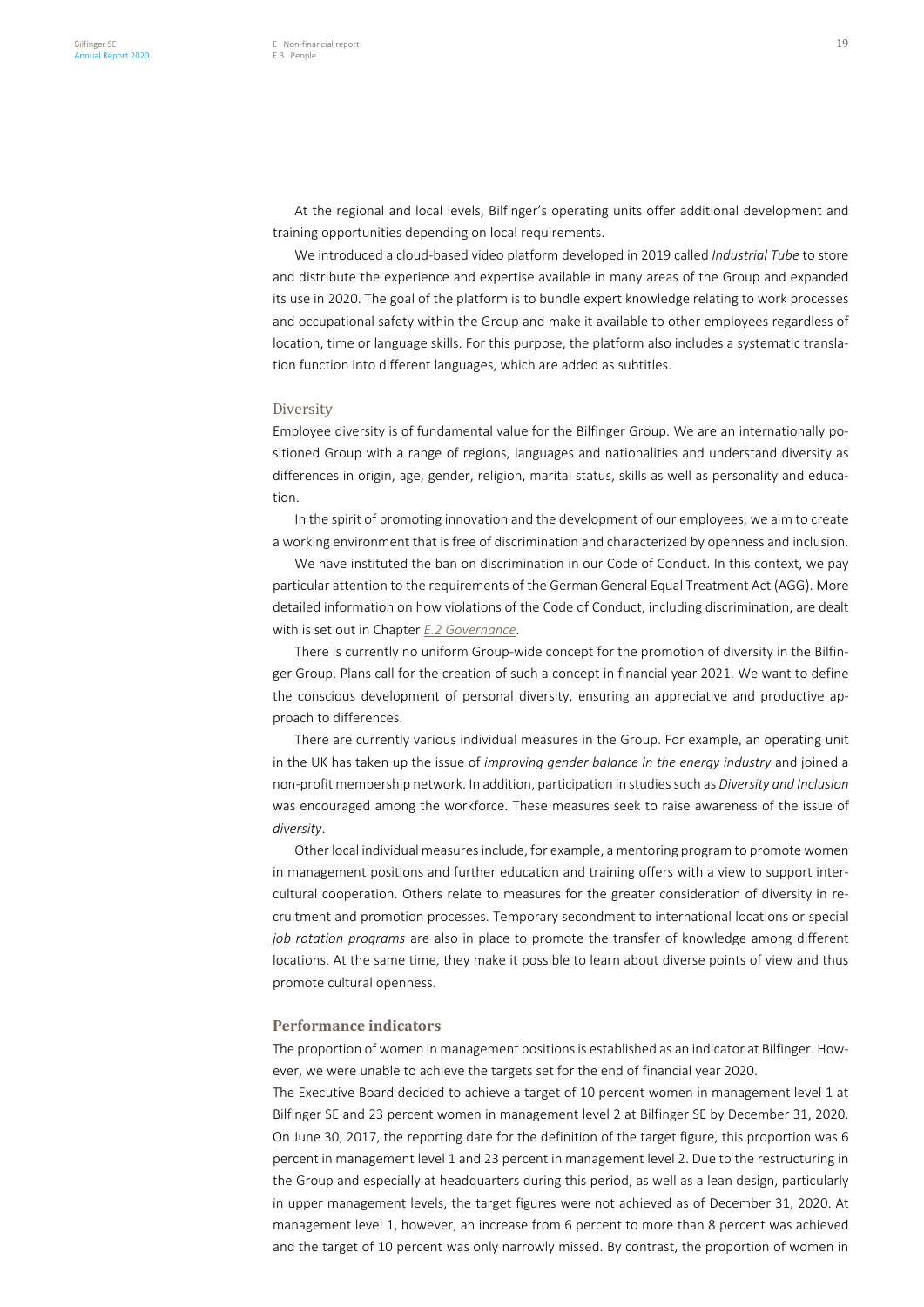management level 2, which was particularly affected by the aforementioned measures, was just under 5 percent as of December 31, 2020, and only one-fifth of the target was achieved. Bilfinger also slightly missed its own target of increasing the proportion of women in management positions (management levels 1 to 3) in the Group worldwide to 15 percent by December 31, 2020. At the end of the reporting year 2020, the proportion of women in the total workforce was almost 13 percent.

The Executive Board has now decided, for management levels 1 and 2 at Bilfinger below the Executive Board, on a target of a 10 percent proportion of women by December 31, 2023 in accordance with Section 76 Subsecion 4 AktG. In addition, Bilfinger is adhering to its self-imposed goal of further increasing the proportion of women in management positions (management levels 1 to 3) in the Group by the end of 2023 - without a set target figure.

The Supervisory Board has set a target of 30 percent women and men on the Executive Board by December 31, 2023, which means with an Executive Board of three members, at least one woman and one man.

Further information can be found in Chapter *A.41 Declaration of corporate governance and corporate governance report*, which is also available on the website www.bilfinger.com under *Company / Corporate Governance*.

| PROPORTION OF WOMEN IN MANAGEMENT POSITIONS |      |      |             |
|---------------------------------------------|------|------|-------------|
|                                             | 2020 | 2019 | Target 2023 |
| in %                                        |      |      |             |
| Executive Board                             | 33%  | 33%  | 33%         |
| Management level 1                          | 8%   | 6%   | 10%         |
| Management level 2                          | 5%   | 8%   | 10%         |
| Management levels 1-3 <sup>1</sup>          | 13%  | 12%  | n/a         |

1 No target was defined for the year 2023.

# **E.3.3 Human rights, labor rights and sustainable supply chain**

We are committed to the United Nations Universal Declaration of Human Rights and the UN Global Compact initiative. We want to be fully committed to respect for observing human rights wherever we operate. This applies with a view to

- our own employees
- the employees of our direct and indirect suppliers as well as those of our business partners
- our customers and
- other regional stakeholders

The measures in relation to our supply chain are described in the section *Observing human rights in our supply chain*.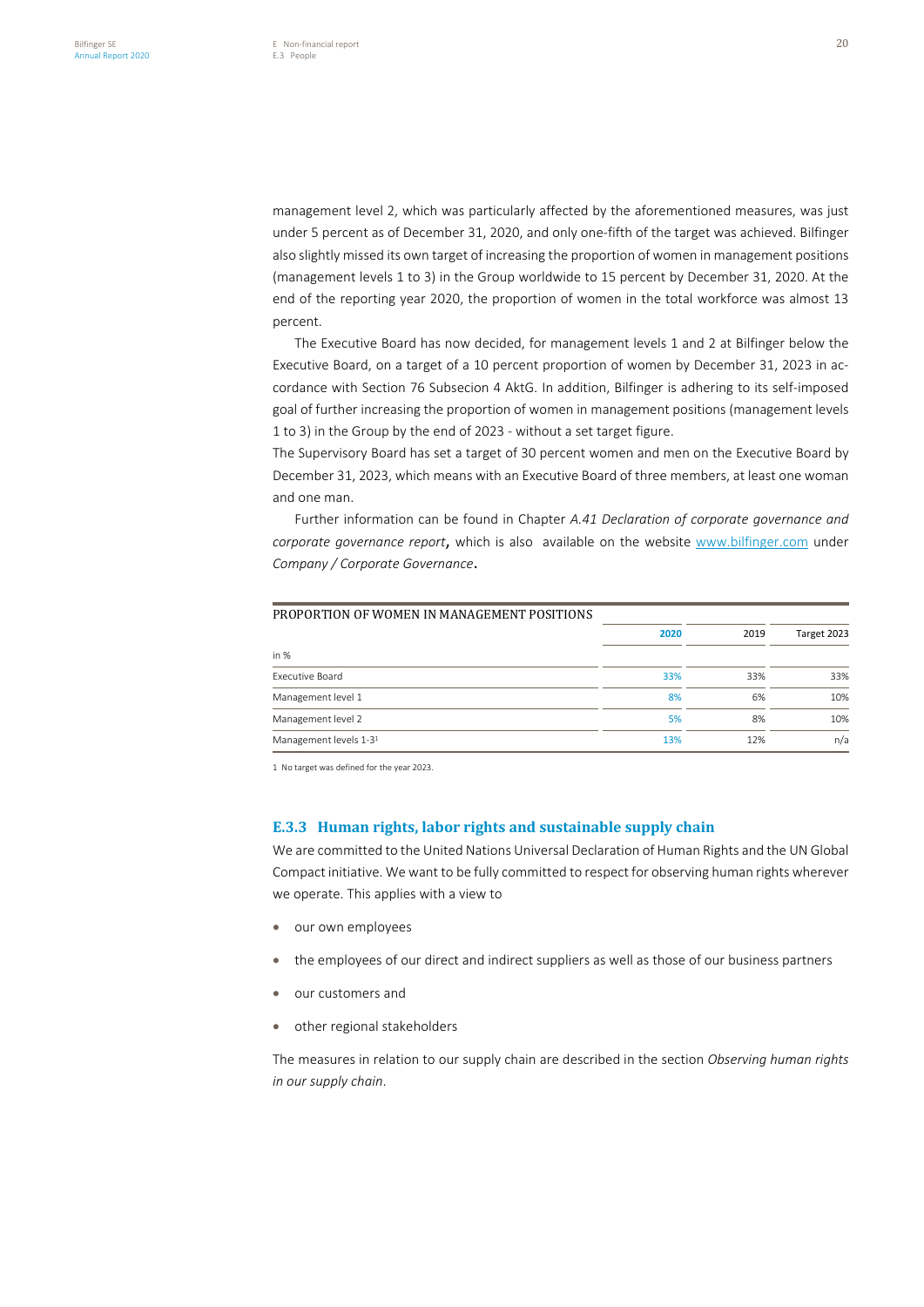# **Concept**

# Observing human rights within the Group

The basis of all our activities with regard to observing human rights is our Code of Conduct. This also represents our fundamental declaration on observing human rights. The Code of Conduct was approved by company management and is publicly available on our website in both German and English. 18 different language versions are available for internal Group-wide use. The Code of Conduct defines the principles of acting with integrity toward both other employees as well as toward external persons and organizations and is aimed throughout the Group at all of our managers and employees – regardless of where they work and what job they do. In the section *Responsibility to society and the environment*, observing human rights is firmly anchored in our Code of Conduct.

Our managers and employees are obligated to adhere to the principles formulated in the Code of Conduct and to confirm in writing that they have received and familiarized themselves with it. In addition, the contents of the Code of Conduct are refreshed and expanded within the scope of e-learnings and through various other activities (see also Chapter *E.2.2 Counteracting corruption and bribery)*. We do not tolerate violations of our Code of Conduct.

In addition to direct reporting to Corporate Compliance, a proprietary whistleblower system is used to receive suspected cases of possible violations of our Code of Conduct, including the principle of respect for human rights principles that it contains: Both our employees and external parties can, on a confidential basis and, if desired, also anonymously provide information on potential misconduct in the environment of our business activities. The whistleblower system can be accessed through our website and is available in 26 languages. Information can also be given by mail, telephone or directly. Availability of the whistleblower system is ensured through an external service provider. Our objective is to process suspected cases confidentially, objectively and independently. In the case of a confirmed violation, disciplinary and corrective measures are initiated, ranging from informal warnings through to termination without notice.

# Observing employees' rights

We consider observing employee rights an important aspect of human rights. This is based in particular on our commitment to Principles 3 to 6 of the *UN Global Compact Initiative*, which applies throughout the Group. They relate to employees' rights to freedom of association and collective bargaining, the elimination of all forms of forced labor and child labor, and the elimination of discrimination in respect of employment and occupation. The rights of employees to freedom of association and collective bargaining find expression in particular in the - depending on local law company or trade union employee representative bodies, which work to safeguard employee rights, including through the conclusion of collective agreements, and with which management maintains a regular and constructive dialog.

In the reporting year, we generated the vast majority of our revenue in regions where employee rights are guaranteed by law: more than 80 percent of our revenue was generated in the EU as well as the United Kingdom, Switzerland and Norway. Here, at the end of the year around 80 percent of our employees were based.

#### Observing human rights in our supply chain

We depend on suppliers and subcontractors for the delivery of our services. In our Supplier Code of Conduct, available to the public from our website, we formulate the clear expectations that we have of them to respect human rights. Our guidelines require that this Code of Conduct is a fundamental component of our supplier contracts. Through this Code of Conduct, we also require our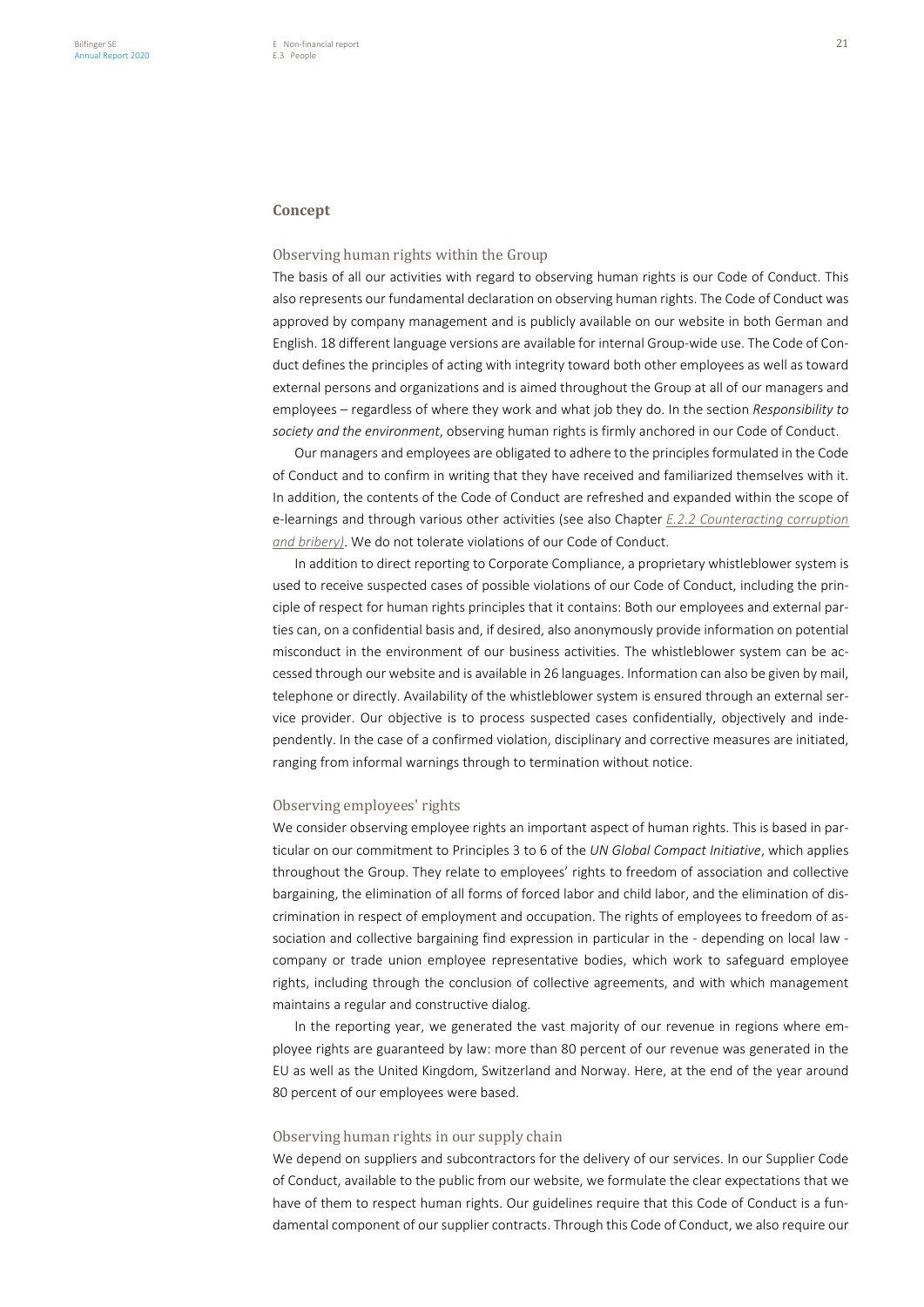suppliers to demand that their suppliers and subcontractors also comply with internationally accepted principles and standards on human rights.

Bilfinger follows national legal requirements for the protection of human rights. These include the UK Modern Slavery Act, which requires us to report on how we manage relevant risks in our business activities and, in particular, in our supply chain.

We pursue a Group-wide supplier management system (HANDLE Procurement Suppliers), with Corporate Procurement maintaining responsibility for its definition, organization, development and monitoring. This is described in detail in our procurement policies and standard operating procedures (SOP) and is binding for all our subsidiaries. One of the objectives of this Group-wide regulation is to ensure that compliance rules – including observing human rights – are observed.

In addition to the standardized assessment as part of our supplier management system, we review the integrity, which also includes observing human rights, of our business partners who exceed a defined value limit and all sales intermediaries using a risk-based and IT-supported due diligence tool (see also Chapter *E.2.2 Counteracting corruption and bribery*).

We have also commissioned an independent agency to obtain a self-disclosure from selected suppliers, among other things as relates to respect for human rights. The selection of these suppliers is carried out on the basis of a risk-based approach. In 2020, Bilfinger commissioned the agency with about 100 self-assessments from suppliers.

The sanctions list check we conduct on all contractual partners is also designed to ensure that we do not enter into any business relationships with third parties that have been listed on the basis of human rights violations.

If a violation of the Bilfinger Code of Conduct for Suppliers or a negative result is found in an integrity check, the supplier is blocked on a Group-wide basis. If such an incident should occur or become known, our employees are obligated to report it. A Group policy defines the process of barring suppliers and thus ensures a uniform Group-wide policy. Corporate Procurement informs all companies of the Bilfinger Group ad hoc regarding new blocks and also provides a list of all current blocks at least once a month.

# **Performance indicators**

| NUMBER OF INDICATIONS OF VIOLATIONS<br>OF HUMAN RIGHTS * |      |      |               |
|----------------------------------------------------------|------|------|---------------|
|                                                          | 2020 | 2019 | $\wedge$ in % |
| Indications of violations <sup>1</sup>                   | 14   | 18   | $-22$         |
| Investigations initiated                                 | 4    | 6    | $-33$         |
| Disciplinary measures as a result of investigations      |      |      | >100          |

\* The number of indications of human rights compliance violations is a partial quantity to the number of indications of compliance violations presented in Chapter *E.2.2 Counteracting bribery & corruptic* 

1 Reports classified as relevant in the period from January 1 to December 31 of a respective year. The references in 2020 and 2019 relate to bullying, discrimination and sexual harassment. The previous year's figure was increased by three indications due to the changes described in Chapter *E.2.2 Counteracting bribery & corruption*.

\* Management levels at Bilfinger are structured on the basis of budget responsibility, size of executive scope or strategic importance in the position held. The level below the Executive Board is management level 1.

<sup>–––––</sup> Footnotes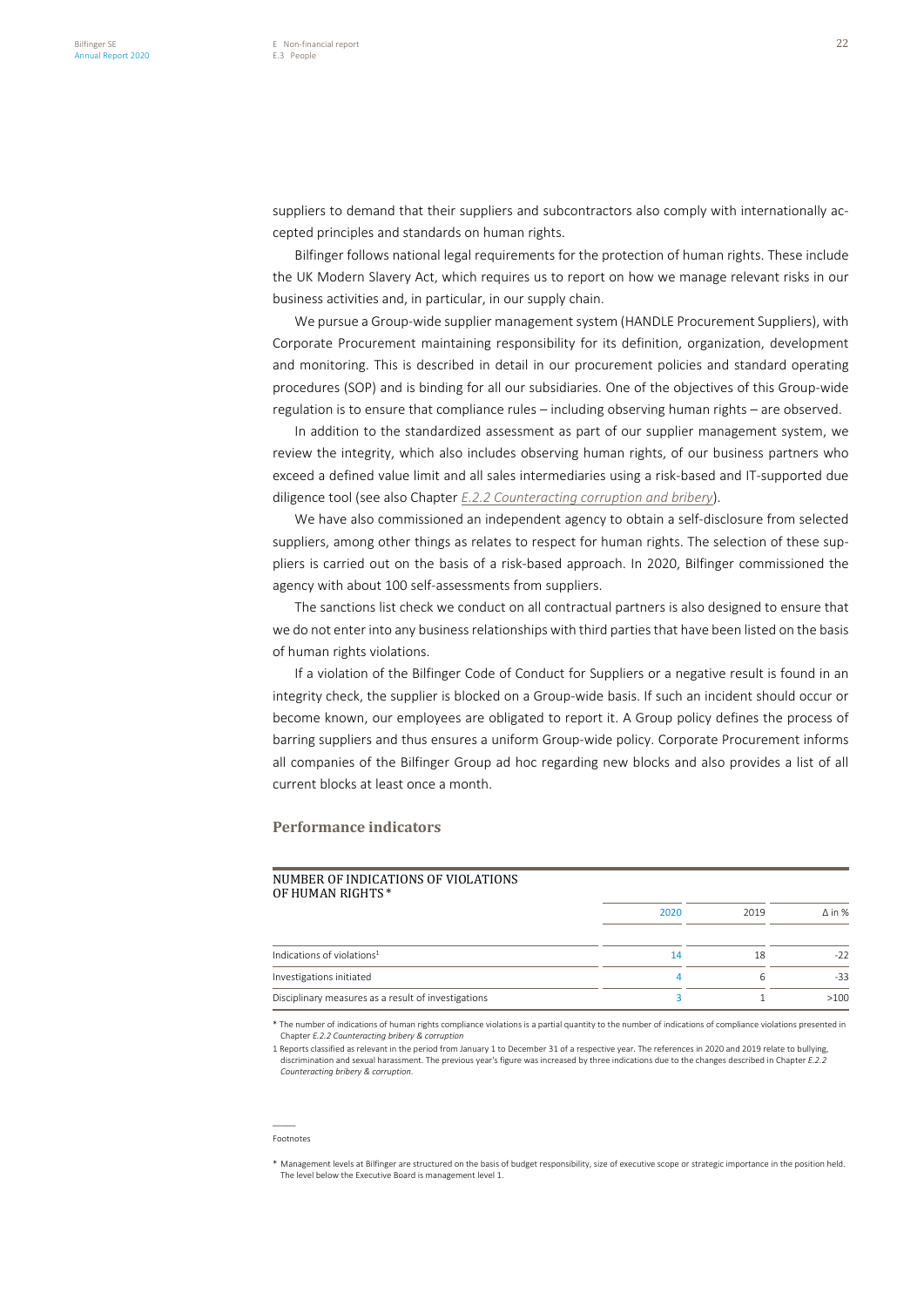# E.4 Planet

With our Mission Statement and our Code of Conduct, we clearly commit to responsibility for society and the environment.

Our business model consists predominantly of services provided by our employees or subcontractors at customers' sites. We also have a number of workshops for on-site repair work, as well as smaller production facilities that manufacture special plant components, depending on customer requirements.

To date, environmental aspects have not been classified as material for non-financial reporting. In recent years, however, we have noticed increased regulatory requirements and growing demand for transparency on the part of individual stakeholders, including customers and the capital market.

Bilfinger attaches particular importance to climate protection. Although we use significantly less energy than manufacturing companies, we want to contribute to a reduction in greenhouse gases. For this reason, the topic of *emissions and energy*, identified as a material issue in the materiality analysis, is reported on for the first time in this non-financial report.

Furthermore, we want to use our product portfolio to contribute to a reduction in greenhouse gas emissions (GHG emissions). Our service portfolio for the energy transition is described in detail in Chapter *E.5.3 Sustainable industrial services*.

# **E.4.1 Emissions and energy**

#### **Concept**

The topic of energy management is mainly controlled by the local HSEQ managers. In the Bilfinger Group, energy consumption data is collected at the level of the operating units. 34 Group companies are certified in accordance with the international environmental management standard DIN EN ISO 14001. That is how operational units have been meeting the requirements of their regional and local customers for many years. To date, however, there has been no complete and structured recording and internal reporting of energy consumption and GHG emissions. In the reporting year, we therefore began to lay the foundations for measuring the energy consumption required for our business activities together with the associated GHG emissions on a Group-wide basis and for managing this in the future.

A concept for reporting that was developed in financial year 2020 is based on an analysis of our current properties, our vehicle fleet as well as the energy consumption data currently recorded. It also defines measures for fiscal 2021. The goal is to set up a software-supported GHG reporting system in accordance with the method of the Greenhouse Gas Protocol. For financial year 2021, scope 1 and scope 2 emissions will be reported for the first time.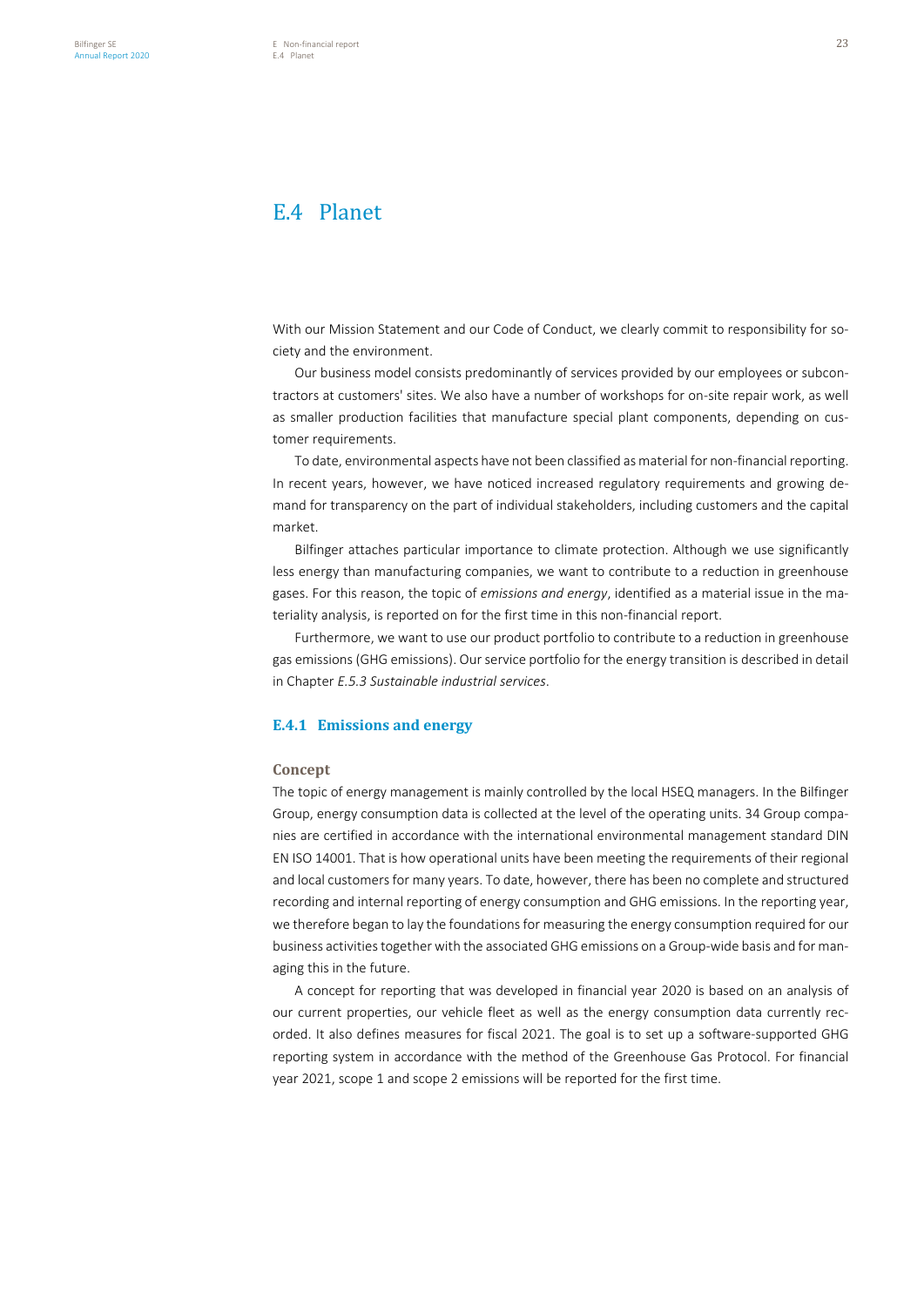# E.5 Customers

As a service provider, customers are the focus of our business activities. The relationship with our customers and their satisfaction with the work that we do is of utmost importance for our business development. Bilfinger is integrated into their value-added processes as a strategic partner. They decide whether to continue or intensify the cooperation and thus influence our order situation and our economic success.

A broad base of existing customers has been placing their trust in us for many years. Customer proximity encompasses our industry expertise combined with trusting, cooperative interaction with our clients. We pay particular attention to the quality of our services and to delivering a range of products and services that is consistently aligned with the needs of our customers. Through our services we want to support the sustainable value creation of our customers and thus contribute to both their long-term competitiveness as well as our own.

# **E.5.1 Customer focus**

# **Concept**

For the coordinated management of our customer relationships and our business opportunities, we already introduced the customer relationship management (CRM) software *Salesforce* in financial year 2018. One feature that we adapted for Group-wide use in financial year 2020 is systembased customer satisfaction surveys which are still in the roll-out phase as part of the reorganization carried out at the beginning of the reporting year and the ongoing process and system harmonization.

The governance function for the measurement of customer satisfaction is the responsibility of Corporate Global Development. In addition, this department also manages the support of national customers, so-called key accounts. Survey-based measures of customer satisfaction in the Salesforce system began for this customer segment at the end of the year.

Within this framework during an ongoing maintenance contract or project, satisfaction is surveyed within various categories and documented in the system. The key account managers responsible for the contract integrate the survey feature into their regular customer dialog at least once a year.

The use of the Salesforce system to measure customer satisfaction, which is currently limited to key accounts, will gradually be rolled out for further customers in 2021 and will then also provide the basis for comprehensive evaluations. Standardized reporting on this will be introduced in 2021 for the units and the Executive Board.

In line with our decentralized business model, the satisfaction survey for customers with whom we work at regional level is the responsibility of the respective regional operating unit. Here we pursue our approach of consistently putting responsibility for local business in the hands of our local unit. Customer satisfaction is also a component of our quality management system.

# **E.5.2 Quality management**

For us, the satisfaction of our customers is directly linked to the quality of our services. This link is also part of the DIN EN ISO 9001 standard. This standard is applied centrally as a benchmark for our quality management system (QMS). The expectation in the Group is that operating units will meet the criteria defined in DIN EN ISO 9001, even if they do not pursue external certification.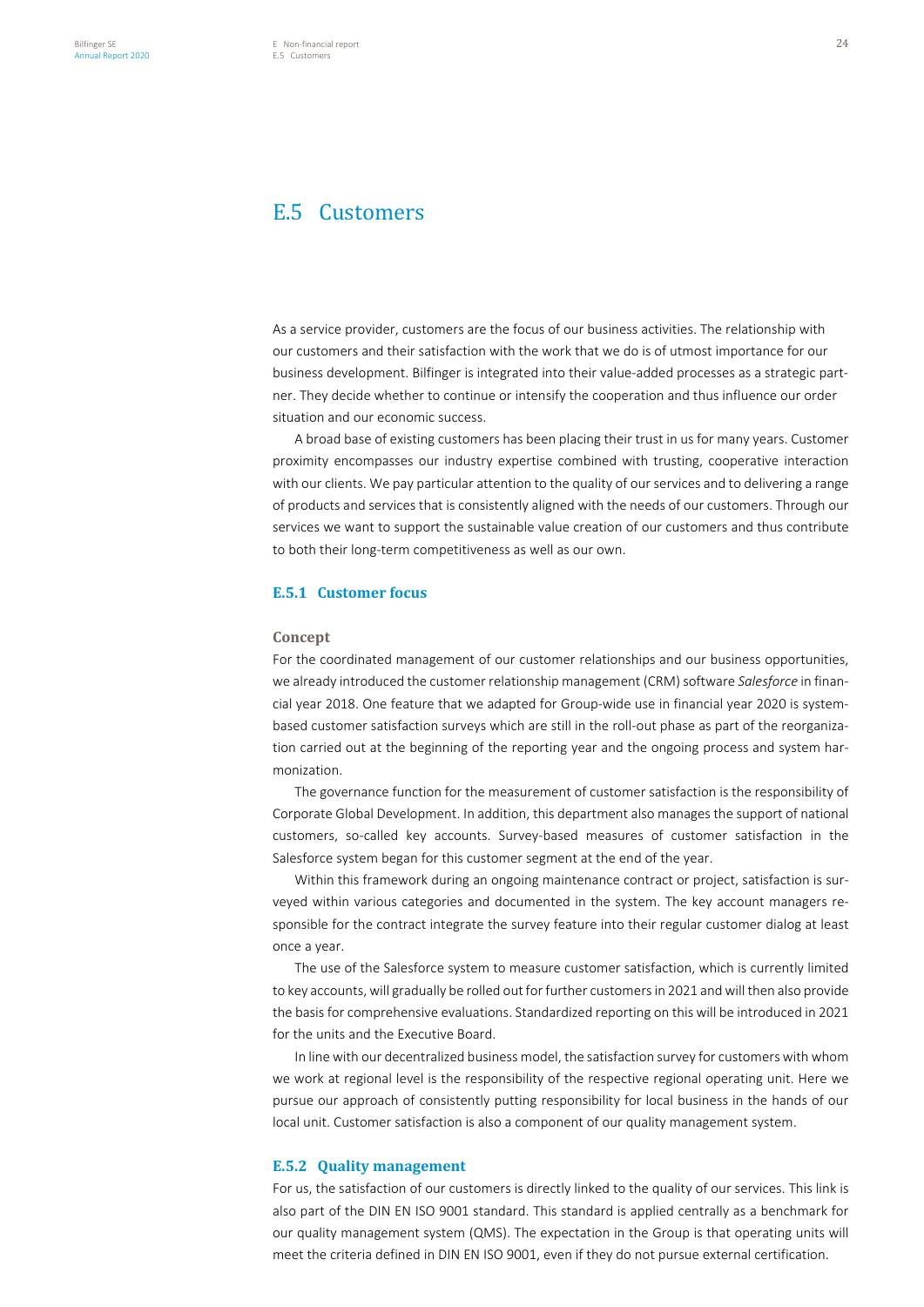# **Concept**

In order to be able to provide the quality required by our customers, we have established an extensive quality and process management system. It starts with the operating units, which are responsible for the quality of their products and services and for their monitoring. They are supported by the quality management of the regions and / or divisions as well as by Corporate HSEQ. System requirements, internal audits as well as training and education measures for quality assurance are intended to ensure that our standards of quality are maintained at all times and continuously developed.

For the project business, we have established a Group-wide process that is oriented toward different risk classes. The so-called stage-gate processis used to standardize and ensure the quality of business processes in the operating companies when it comes to offers and orders. This process begins in the business development phase and ends with the expiration of the warranty period. The stage gates are predefined points (decisions and reviews) in the lifecycle of an offer or order, the successful completion of which is determined by a stage-gate certificate.

# **Performance indicators**

In addition, Bilfinger has had a cross-regional matrix certificate since 2015 which helps ensure uniform quality standards in the Group and which, by the end of 2020, had already included 167 locations in 47 Bilfinger companies. The lower number of operating companies with certified QMS in the matrix compared to 2019 can be explained by M&A activities and internal mergers of operating units as part of an effort to create a more efficient organization. Our objective is to continue expanding the matrix certificate to all relevant Bilfinger companies in Europe and the Middle East that already have their own ISO-9001 certificate. Our HSEQ processes and operating units are audited and certified by external companies.

| NUMBER OF OPERATING COMPANIES<br>WITHIN THE MATRIX WITH CERTIFIED OMS<br>IN ACCORDANCE WITH DIN EN ISO 9001 |      | Number |
|-------------------------------------------------------------------------------------------------------------|------|--------|
|                                                                                                             | 2020 | 2019   |
| Operating companies with certified QMS                                                                      | 47   | 60     |

# **E.5.3 Sustainable industrial services**

#### **Concept**

As a service provider, we want to accompany our customers with our services on their energy transition journey. Bilfinger's portfolio of services includes technical services that can be organized in the various life cycle phases of a plant. In the investment phase, these include consulting and engineering services for the design and planning of the plant. In the operating phase, we deliver maintenance, inspections and modernization projects. In the dismantling phase, we provide support for the decommissioning or conversion of the plant.

Because process industry facilities require significant amounts of energy during operation and primarily use fossil fuels, they generate a large proportion of earth-heating emissions. According to a report from the International Energy Agency (IEA)\*, the worldwide share of  $CO<sub>2</sub>$  emissions caused by heavy industry – including chemicals, cement and steel production – was 26 percent in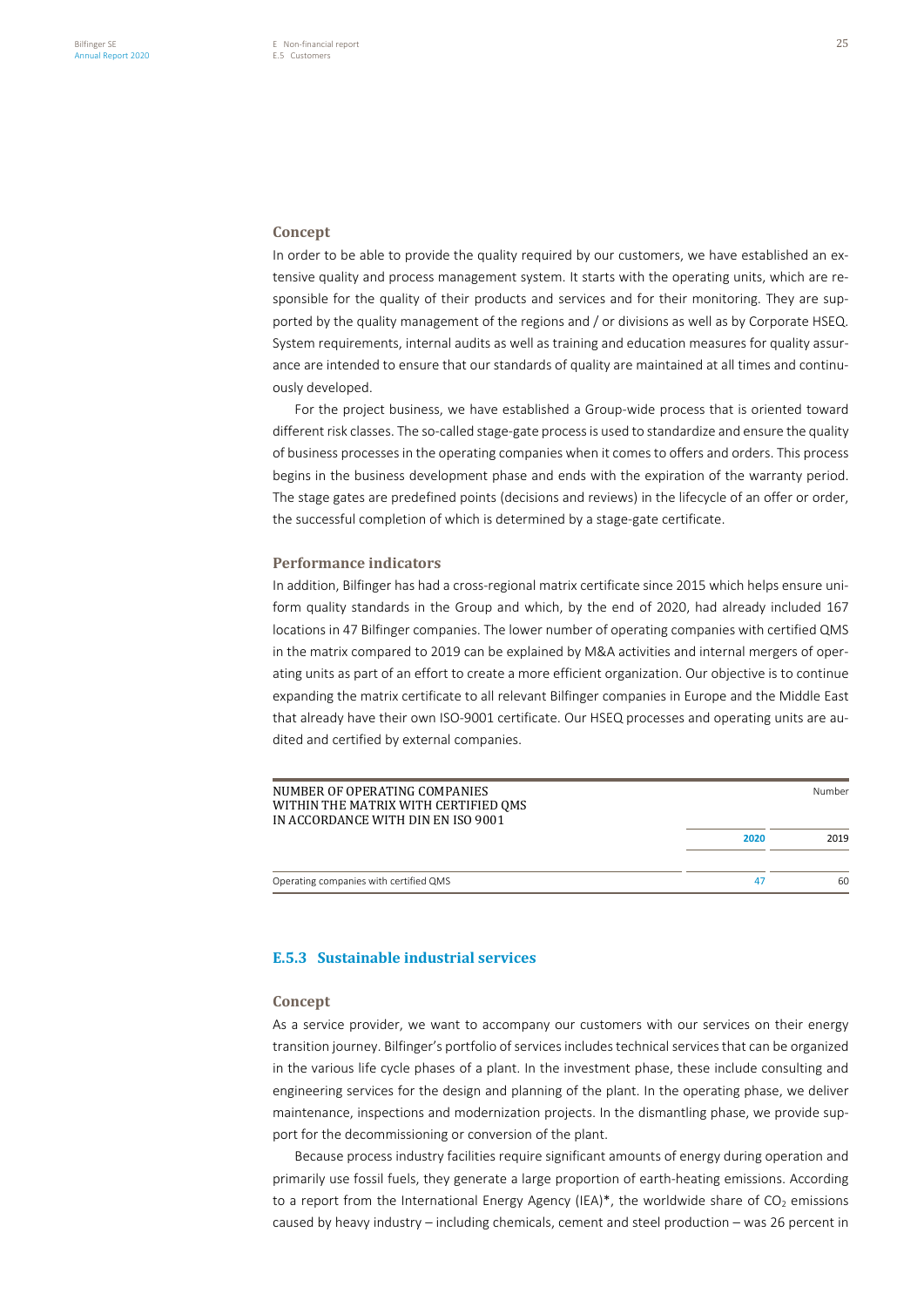2019. It is precisely these energy-intensive industrial processes that are the core business of Bilfinger's important process industry customers. As part of its summit in October 2020, the EU increased climate targets, specifying a 16 percent reduction in greenhouse gas emissions by 2030 compared to a 1990 baseline. The EU expects to achieve climate neutrality by 2050.

In the reporting year, we began categorizing our operating business by services based on business opportunities in the area of the energy transition. In 2021, we want to further develop this structuring in view of the regulatory requirements announced by the European Union under the EU Taxonomy.

Our portfolio of energy transition services specifically addresses energy consumption and emissions reductions. Further information and project examples from this portfolio can be found on our website at https://www.bilfinger.com/en/services/energy-transition.

We have focused on three areas of competence at Bilfinger – areas where we see an increase in market demand. These are services related to energy efficiency, services in connection with *green* hydrogen produced using renewable energies as well as services for the treatment of unavoidable emissions. Carbon capture, utilization and storage (CCUS) is particularly noteworthy here.

The organization follows the principle of processing customer needs in close proximity to the market. To this end, responsibilities have been defined in the Global Development Team for the three primary service offerings *Energy Efficiency*, *Hydrogen* and *CCUS*. The specialists on these teams develop the range of services for each area and coordinate the implementation of business plans with the respective regional managers.

Overall, sustainable industrial services accounted for a small share of our Group revenue in the reporting year. By the end of 2025, this will be expanded into a significant share of revenue.

#### Energy efficiency

Energy efficiency services are primarily requested by our customers for existing plants that are in the process of being optimized or modernized.

Measures that can be executed within the framework of the existing infrastructure include, for example, improved thermal insulation. A certified analysis procedure *Thermal Insulation Performance (TIP) Check* illustrates energy and heat loss resulting from poorly insulated components and thus helps with the identification and implementation of appropriate measures such as the application of insulation to these components.

Energy-saving potential can also be realized if the waste heat generated by a plant during production is reused within the plant's own processes. External users such as neighboring industrial plants or district heating networks can be provided with the excess heat energy that has been generated. Bilfinger supports this process by designing and supplying modular solutions that allow for the capture and reuse of waste heat.

A more complex energy efficiency method used by Bilfinger is the so-called *pinch analysis*. It evaluates the cold and heat flows of a process and, in addition to an evaluation of the current situation, also provides a theoretically ideal system status. Based on this ideal situation, Bilfinger then develops an individual energy efficiency concept and proposes modifications to the plant that optimize combined heat and power.

We have also focused our energy efficiency portfolio on the decarbonization of municipal networks. The *ScaleGrid* approach, which Bilfinger helped develop, combines a site-specific potential analysis of renewable heat sources with the development of options for demand-oriented optimization of energy and heat utilization in municipalities, for example. Our range of services also includes structured support for decision-making processes based on the optimization options identified.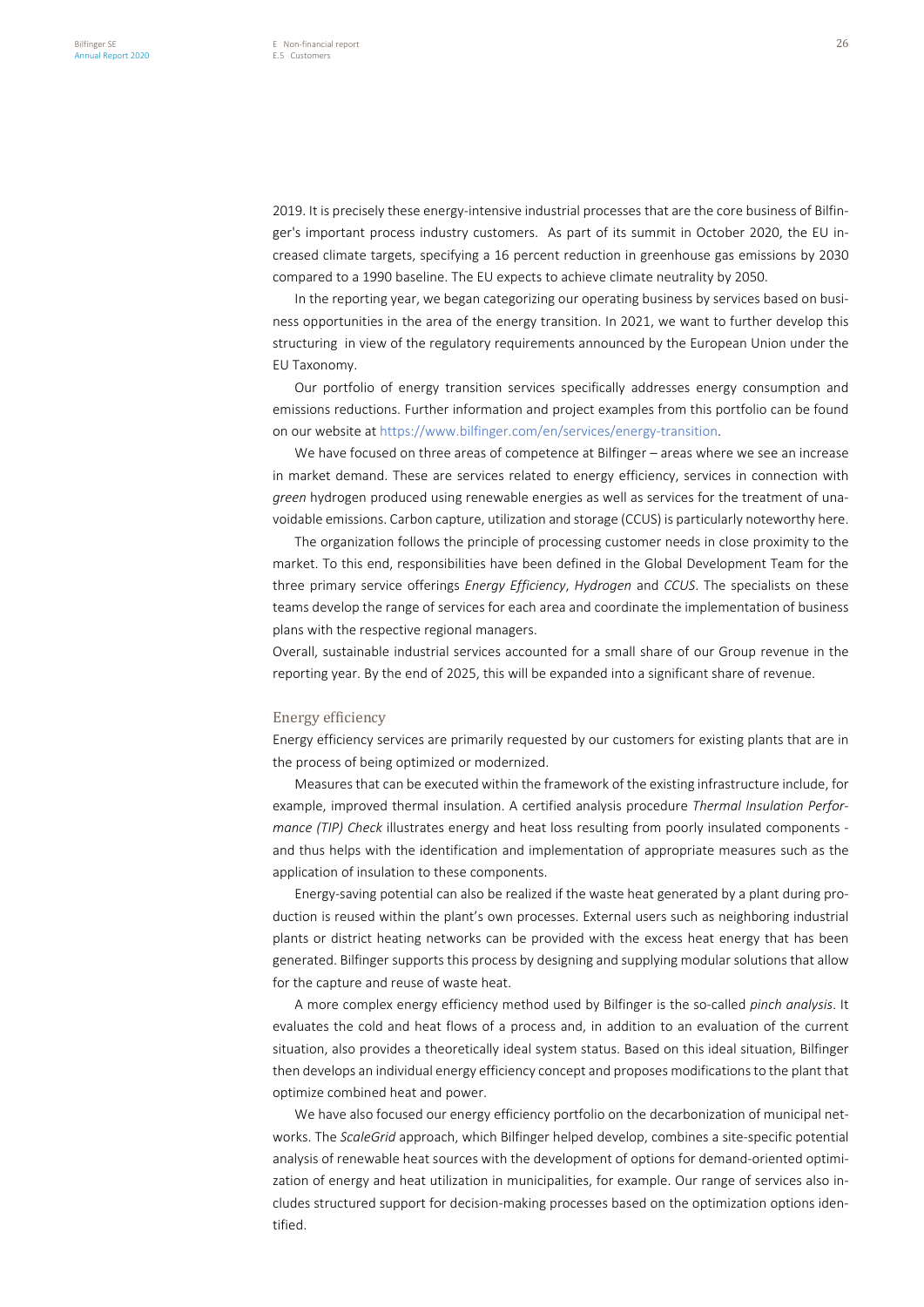#### Hydrogen

Hydrogen can play an important role in the future supply of energy. Hydrogen as a source of fuel is obtained through energy-intensive processes. A distinction is made between *grey* hydrogen, in which the energy input is obtained from fossil fuels, and *blue* hydrogen, in which the CO<sub>2</sub> that is produced is also captured and stored. *Green* hydrogen production relies on renewable energies for the electrolysis that generates it. We focus our services on this type of hydrogen because its  $CO<sub>2</sub>$ -free generation makes it a particularly important component of climate-neutral supply of energy.

In close dialog with the relevant authorities, we supported government initiatives launched in a number of our markets – particularly Germany – during the reporting year to promote hydrogen technology. We want to make a constructive contribution here and incorporate the expertise the Bilfinger Group has built up over many years in the field of gas treatment along the entire hydrogen value chain. Our concept also calls for Bilfinger to position itself in the role of independent systems integrator in the future. We work independently of manufacturers and integrate technical solutions into a complete system.

We have already demonstrated our competences in various projects. As a partner of the *Energy North Sea Program*, for example, we are responsible for concept design of hydrogen plants on planned energy islands in the North Sea. The idea is to produce and store green hydrogen using renewable energy on island constructions.

# Carbon capture, utilization and storage

Carbon capture, utilization and storage (CCUS) can also potentially be a key technology in the pursuit of climate-neutral industrial production. By capturing CO<sub>2</sub> emissions as they are generated and then processing or storing them, the volume of environmentally harmful greenhouse gas emissions can be significantly reduced.

With its expertise, Bilfinger delivers development and support for all aspects of CCUS-related technology. This includes the capture and separation of  $CO<sub>2</sub>$  emissions as well as their purification, compression and liquefaction through to their storage and transport. Bilfinger also provides support for its customers in the utilization of captured  $CO<sub>2</sub>$ . We prepare feasibility and environmental impact studies as well as safety concepts while also managing approval processes. We support the construction of plants through project management and the procurement, manufacture and assembly of the required components. The application of this technology varies depending on statutory / regulatory and topographic conditions at the location of the industrial facility. For this reason, we also adapt our service offerings to regional demand.

<sup>–––––</sup> Footnotes

<sup>\*</sup> IEA\_Energy Technology Perspectives 2020, page 55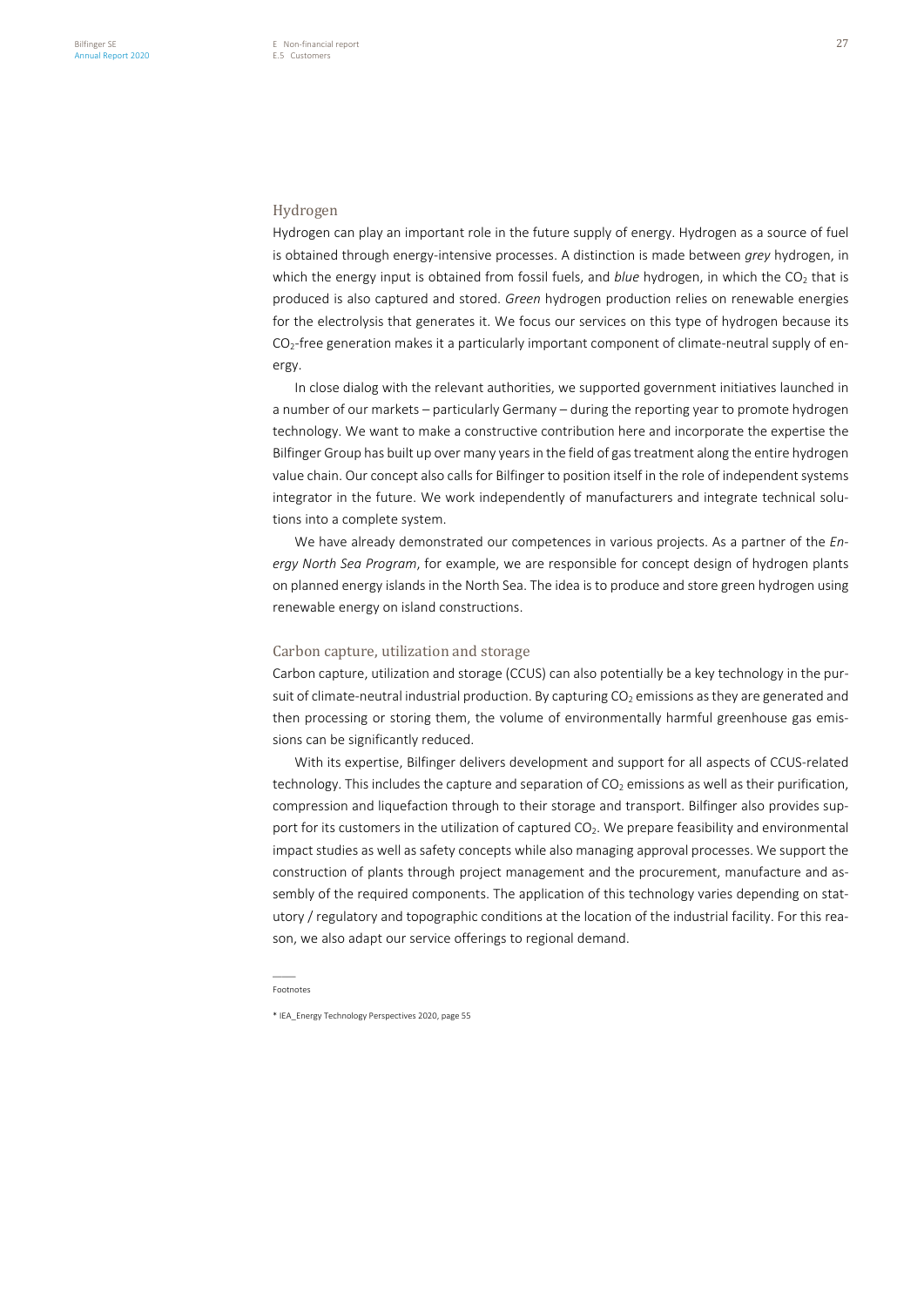# E.6 Auditor's report

Independent Auditor's

# **Limited Assurance Report**

*The assurance engagement performed by Ernst & Young (EY) relates exclusively to the German version of the Group non-financial report 2020 of Bilfinger SE. The following text is a translation of the original German Independent Assurance Report.*

## To Bilfinger SE, Mannheim

We have performed a limited assurance engagement on the separate Group non-financial report of Bilfinger SE according to § 315b HGB ("Handelsgesetzbuch": German Commercial Code) for the reporting period from 1 January 2020 to 31 December 2020 (hereafter non-financial report). Our engagement did not include other references to information outside the non-financial report as well as disclosures for prior years.

# **Management's responsibility**

The legal representatives of the Company are responsible for the preparation of the non-financial report in accordance with §§ 315c in conjunction with 289c to 289e HGB.

This responsibility includes the selection and application of appropriate methods to prepare the non-financial report as well as making assumptions and estimates related to individual disclosures, which are reasonable in the circumstances. Furthermore, the legal representatives are responsible for such internal controls that they have considered necessary to enable the preparation of a non-financial report that is free from material misstatement, whether due to fraud or error.

# **Auditor's declaration relating to independence and quality control**

We are independent from the Company in accordance with the provisions under German commercial law and professional requirements, and we have fulfilled our other professional responsibilities in accordance with these requirements.

Our audit firm applies the national statutory regulations and professional pronouncements for quality control, in particular the by-laws regulating the rights and duties of Wirtschaftsprüfer and vereidigte Buchprüfer in the exercise of their profession [Berufssatzung für Wirtschaftsprüfer und vereidigte Buchprüfer] as well as the IDW Standard on Quality Control 1: Requirements for Quality Control in audit firms [IDW Qualitätssicherungsstandard 1: Anforderungen an die Qualitätssicherung in der Wirtschaftsprüferpraxis (IDW QS 1)].

# **Auditor's responsibility**

Our responsibility is to express a limited assurance conclusion on the non-financial report based on the assurance engagement we have performed.

We conducted our assurance engagement in accordance with the International Standard on Assurance Engagements (ISAE) 3000 (Revised): Assurance Engagements other than Audits or Reviews of Historical Financial Information, issued by the International Auditing and Assurance Standards Board (IAASB). This Standard requires that we plan and perform the assurance engagement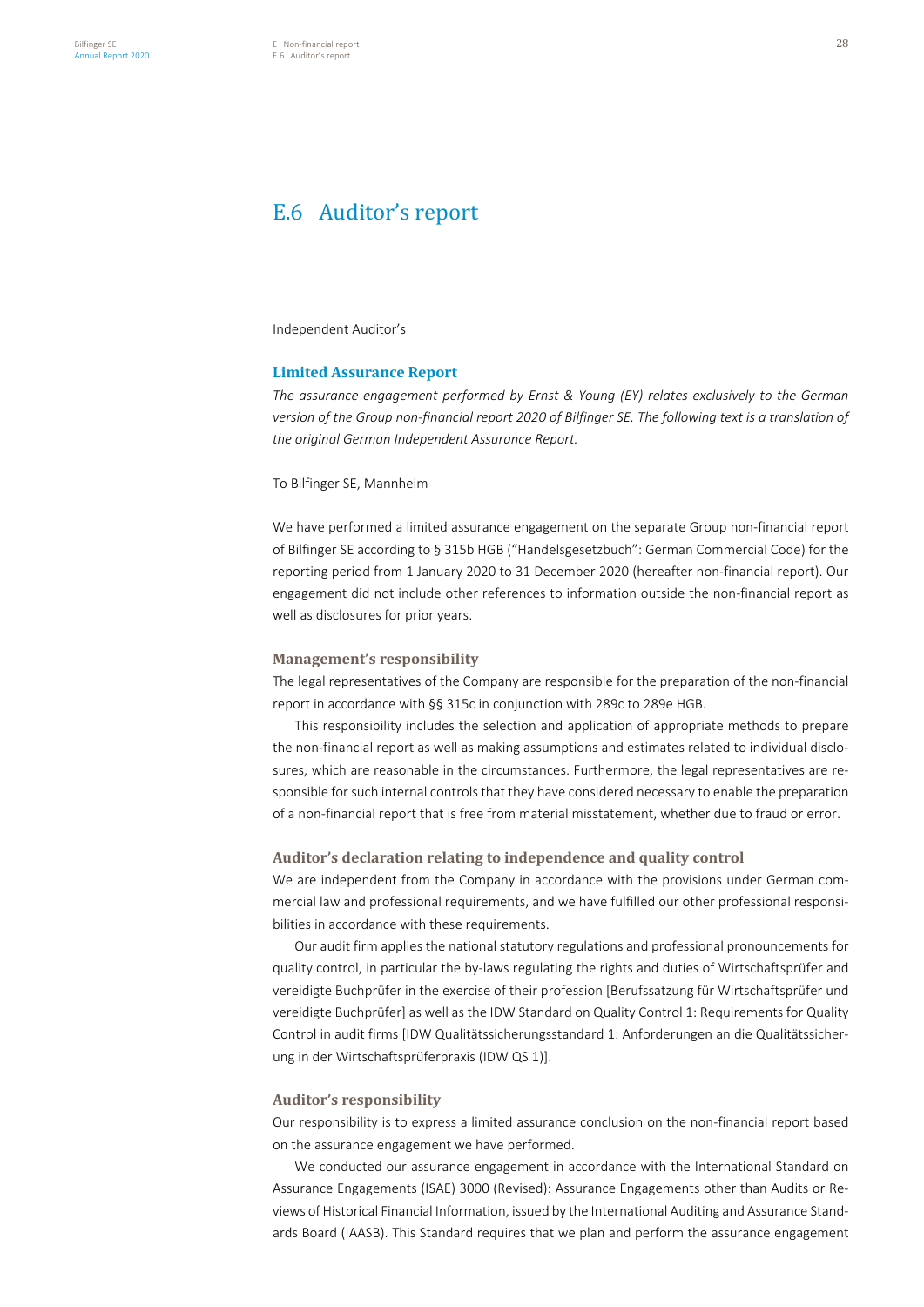to obtain limited assurance about whether the non-financial report of the Company has been prepared, in all material respects, in accordance with §§ 315c in conjunction with 289c to 289e HGB. In a limited assurance engagement the assurance procedures are less in extent than for a reasonable assurance engagement and therefore a substantially lower level of assurance is obtained. The assurance procedures selected depend on the auditor's professional judgment.

Within the scope of our assurance engagement, which has been conducted between November 2020 and March 2021, we performed amongst others the following assurance and other procedures:

- Inquiries of employees regarding the selection of topics for the non-financial report, the risk assessment and the concepts of Bilfinger SE for the topics that have been identified as material,
- Inquiries of employees responsible for data capture and consolidation as well as the preparation of the non-financial report, to evaluate the reporting processes, the data capture and compilation methods as well as internal controls to the extent relevant for the assurance of the non-financial report,
- Identification of likely risks of material misstatement in the non-financial report,
- Inspection of relevant documentation of the systems and processes for compiling, aggregating and validating data in the relevant areas in the reporting period and testing such documentation on a sample basis,
- Analytical evaluation of disclosures in the non-financial report,
- Inquiries and inspection of documents on a sample basis relating to the collection and reporting of selected data and disclosures,
- Evaluation of the presentation of disclosures in the non-financial report.

# **Assurance Conclusion**

Based on our assurance procedures performed and assurance evidence obtained, nothing has come to our attention that causes us to believe that the non-financial report of Bilfinger SE for the period from 1 January 2020 to 31 December 2020 has not been prepared, in all material respects, in accordance with §§ 315c in conjunction with 289c to 289e HGB.

# **Intended use of the assurance report**

We issue this report on the basis of the engagement agreed with Bilfinger SE. The assurance engagement has been performed for the purposes of the Company and the report is solely intended to inform the Company as to the results of the assurance engagement and must not be used for purposes other than those intended. The report is not intended to provide third parties with support in making (financial) decisions.

# **Engagement terms and liability**

The "General Engagement Terms for Wirtschaftsprüfer and Wirtschaftsprüfungs-gesellschaften [German Public Auditors and Public Audit Firms]" dated 1 January 2017 are applicable to this engagement and also govern our relations with third parties in the context of this engagement (www.de.ey.com/general-engagement-terms). In addition, please refer to the liability provisions contained there in no. 9 and to the exclusion of liability towards third parties. We assume no responsibility, liability or other obligations towards third parties unless we have concluded a written